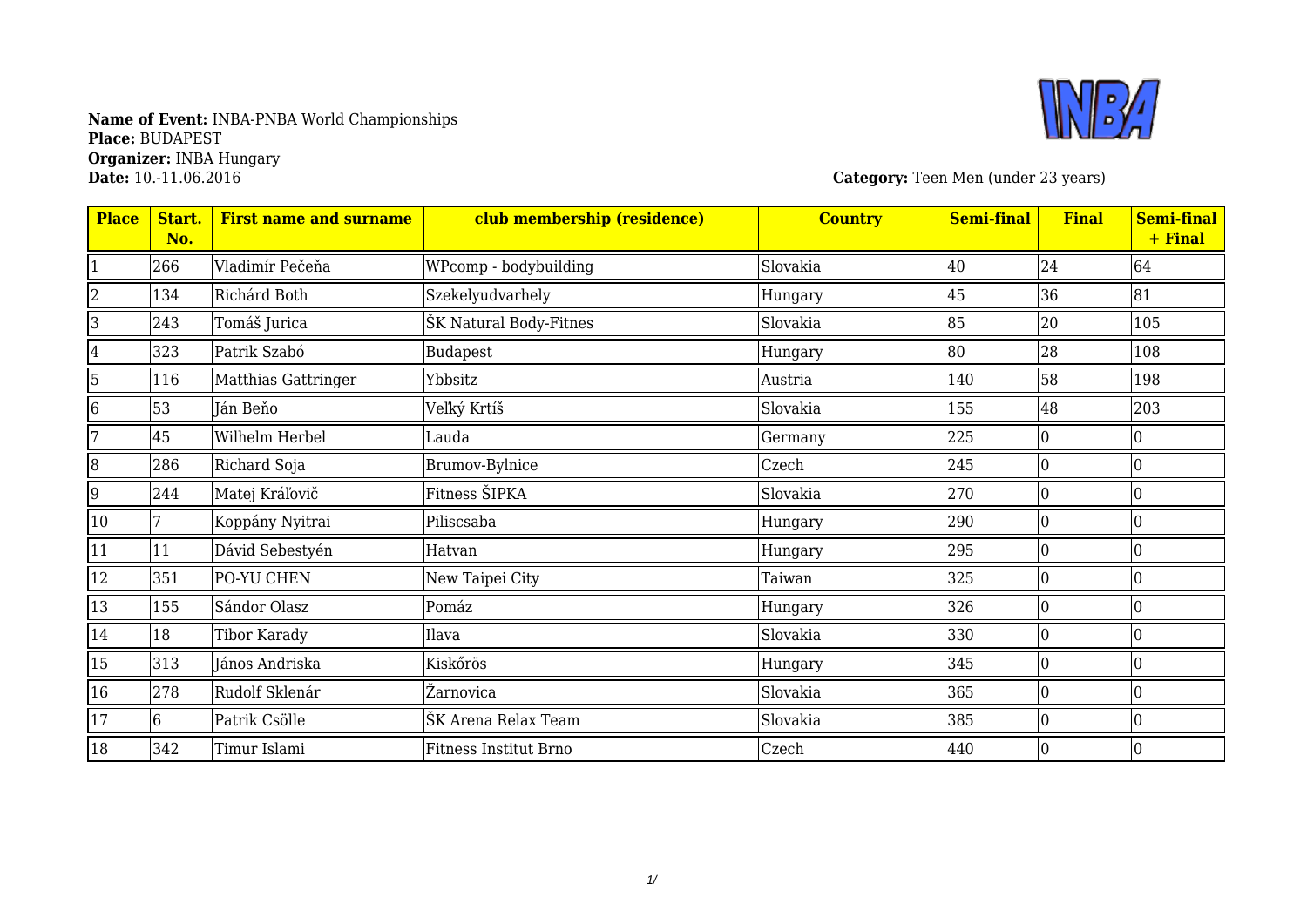

**Category:** Men under 170 cm

| <b>Place</b>    | Start.<br>No. | <b>First name and surname</b> | club membership (residence) | <b>Country</b>       | <b>Semi-final</b> | <b>Final</b> | <b>Semi-final</b><br>+ Final |
|-----------------|---------------|-------------------------------|-----------------------------|----------------------|-------------------|--------------|------------------------------|
|                 | 85            | Thomas Tusore                 |                             | Uganda               | 65                | 16           | 81                           |
| $\overline{2}$  | 25            | Mubarak Kizito                | Kampala                     | Uganda               | 65                | 20           | 85                           |
| 3               | 266           | Vladimír Pečeňa               | WPcomp - bodybuilding       | Slovakia             | 105               | 40           | 145                          |
| $\overline{4}$  | 103           | <b>Brandon Lirio</b>          | <b>APO</b>                  | <b>USA</b>           | 110               | 46           | 156                          |
| 5               | 130           | Fammoe Erve                   | Dubai                       | United Arab Emirates | 115               | 50           | 165                          |
| $\vert 6 \vert$ | 91            | Ivan kazibwe Byekwaso         | Kampala                     | Uganda               | 145               | 42           | 187                          |
|                 | 296           | Lajos Lénárd                  | Fajsz                       | Hungary              | 165               |              | 0                            |
| 8               | 172           | Mikuláš Vajaš                 | ŠK LifeGym                  | Slovakia             | 195               | $\Omega$     |                              |
| $\overline{9}$  | 116           | Matthias Gattringer           | Ybbsitz                     | Austria              | 250               | 0            | 10                           |
| 10              | 347           | Andrea Donati                 | Vaglia (Fi)                 | Italy                | 275               | $\Omega$     | 10                           |
| 11              | 267           | Slavomír Prada                | Fitness centrum Ján Berdy   | Slovakia             | 290               | 0            |                              |
| 12              | 338           | Dimitris Makrypoulias         | Patras                      | Greece               | 405               | 0            | 10                           |
| 13              | 235           | Sergej Löwen                  | Herzebrock-Clarholz         | Germany              | 410               | $\Omega$     | I٥                           |
| 14              | 306           | Wehbemazen Wehbe              | debrecen                    | Lebanon              | 420               | $\Omega$     |                              |
| 15              | 131           | <b>Genady Genadyev</b>        | Sofia                       | <b>Bulgaria</b>      | 425               | 0            | 10                           |
| 16              | 150           | <b>TAN CHOONKEAT</b>          | AYER ITAM, PENANG           | Malaysia             | 426               |              |                              |
| 17              | 299           | László Vartek                 | Tatabánya                   | Hungary              | 430               | $\Omega$     | 10                           |
| 18              | 269           | Nikolay Vachev                | Sliven                      | Bulgaria             | 450               | $\Omega$     | I٥                           |
| 19              | 270           | Thierry Noel Bretagne         |                             | France               | 485               |              |                              |
| 20              | 231           | Martin Vrbjár                 | ŠK Victoria                 | Slovakia             | 486               | $\Omega$     | I٥                           |
| 21              | 248           | Dušan Kačmár                  | Prievidza                   | Slovakia             | 495               |              |                              |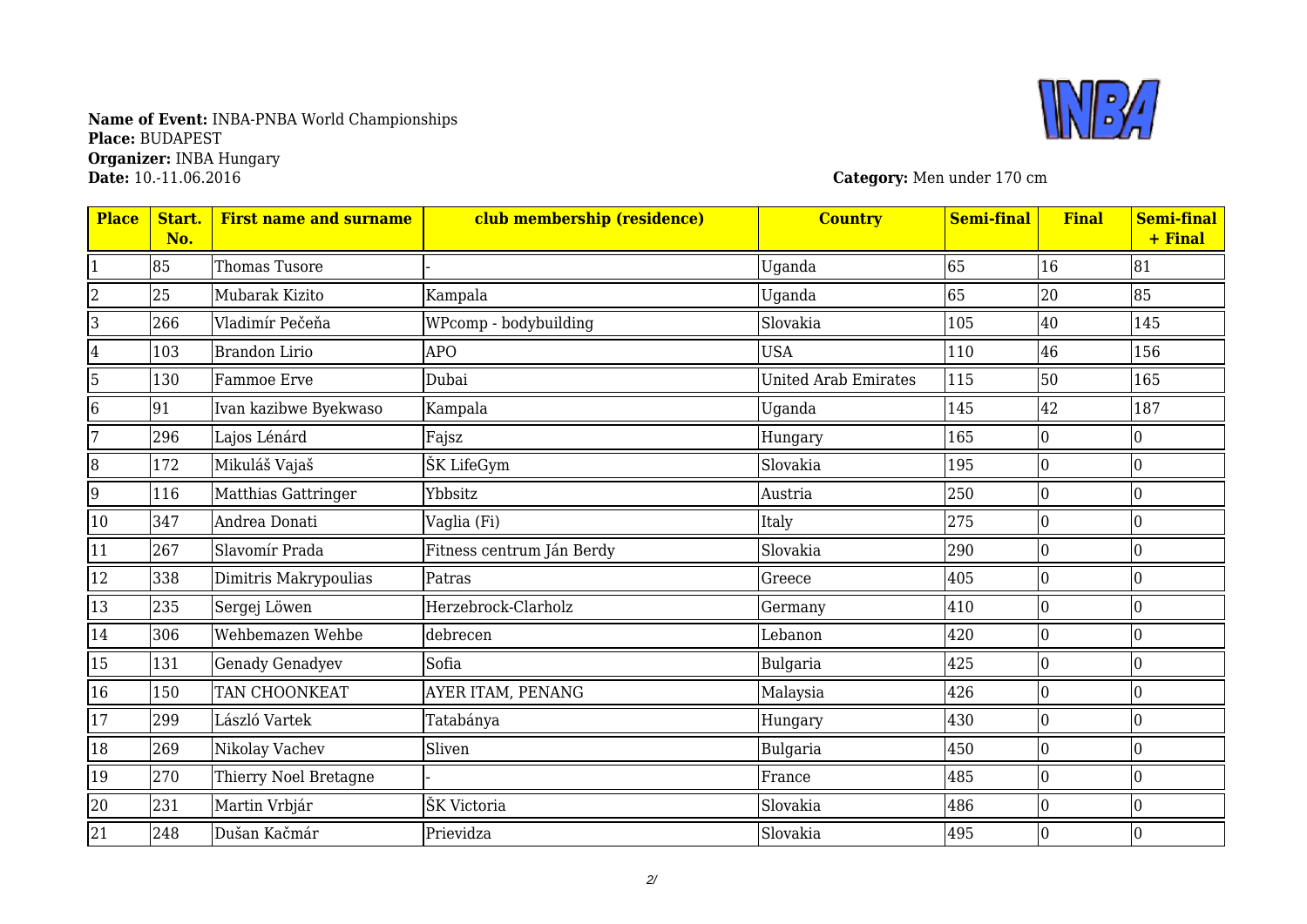| $\sqrt{2}$<br>144 | $\sqrt{2}$<br>IT.<br>ROS.<br>חו | $\alpha$ rd $\alpha$ r | .Australia | ,,,,,, |  |  |
|-------------------|---------------------------------|------------------------|------------|--------|--|--|
|-------------------|---------------------------------|------------------------|------------|--------|--|--|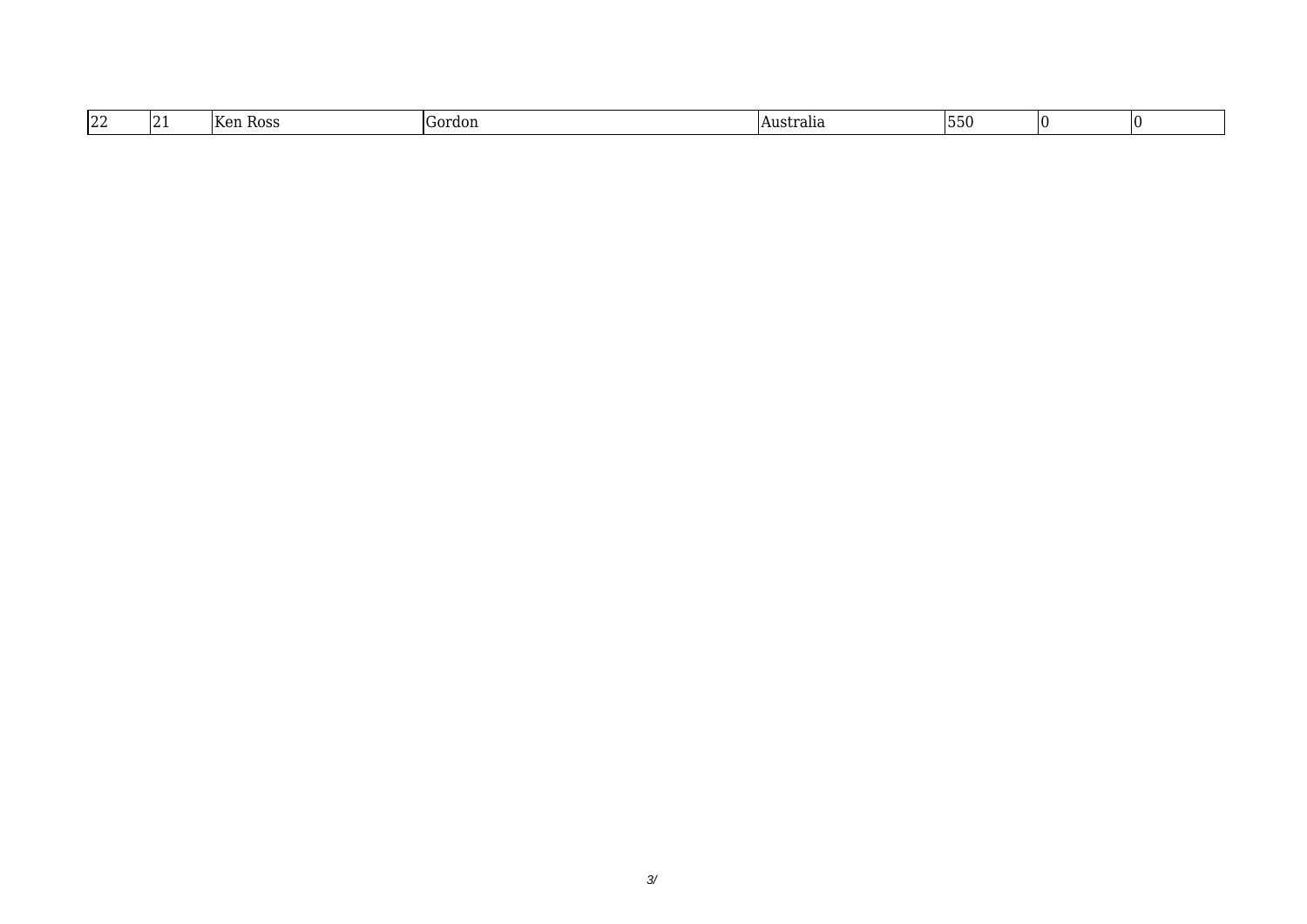# **Name of Event:** INBA-PNBA World Championships **Place:** BUDAPEST **Organizer:** INBA Hungary



**Category:** Men under 175 cm

| <b>Place</b> | Start.<br>No. | <b>First name and surname</b> | club membership (residence) | <b>Country</b> | <b>Semi-final</b> | <b>Final</b> | <b>Semi-final</b><br>+ Final |
|--------------|---------------|-------------------------------|-----------------------------|----------------|-------------------|--------------|------------------------------|
|              | 111           | František Hofman              | Hrušovany nad Jevišovkou    | Czech          | 50                | 14           | 64                           |
| 2            | 65            | Csaba Kalas                   | Muhi                        | Hungary        | 75                | 34           | 109                          |
| 3            | 242           | Michal Studenič               | ŠK Natural Body-Fitnes      | Slovakia       | 110               | 28           | 138                          |
| 4            | 72            | Andrea Lauri                  | Anagni - frosinone          | Italy          | 115               | 50           | 165                          |
| 5            | 62            | Christian Tripp               | Bad Wildungen               | Germany        | 130               | 40           | 170                          |
| 6            | 144           | Stefanos Lainas               | Patras                      | Greece         | 145               | 44           | 189                          |
| 7            | 241           | Jakub Ziemniok                | Fitness club JAŘEST         | Czech          | 205               |              |                              |
| 8            | 316           | MOHAMED EL BAALY              | orebro                      | Sweden         | 225               |              |                              |
| 9            | 305           | Panagiotis Provatidis         | <b>ZAKYNTHOS</b>            | Greece         | 250               |              |                              |
| 10           | 326           | László Horváth                | Szentlőrinc                 | Hungary        | 255               |              |                              |
| 11           | 286           | Richard Soja                  | <b>Brumov-Bylnice</b>       | Czech          | 285               |              |                              |
| 12           | 139           | László Balogh                 | Komárom                     | Hungary        | 315               |              |                              |
| 13           | 167           | Stefan Schön                  | Mauthausen                  | Austria        | 340               |              |                              |
| 14           | 55            | Tamás Győrösy                 | Debrecen                    | Hungary        | 380               |              |                              |
| 15           | 353           | Kumar Rai Shodhan             |                             | India          | 385               |              |                              |
| 16           | 31            | Mircea Stan                   | Curtea de Arges             | Romania        | 386               |              |                              |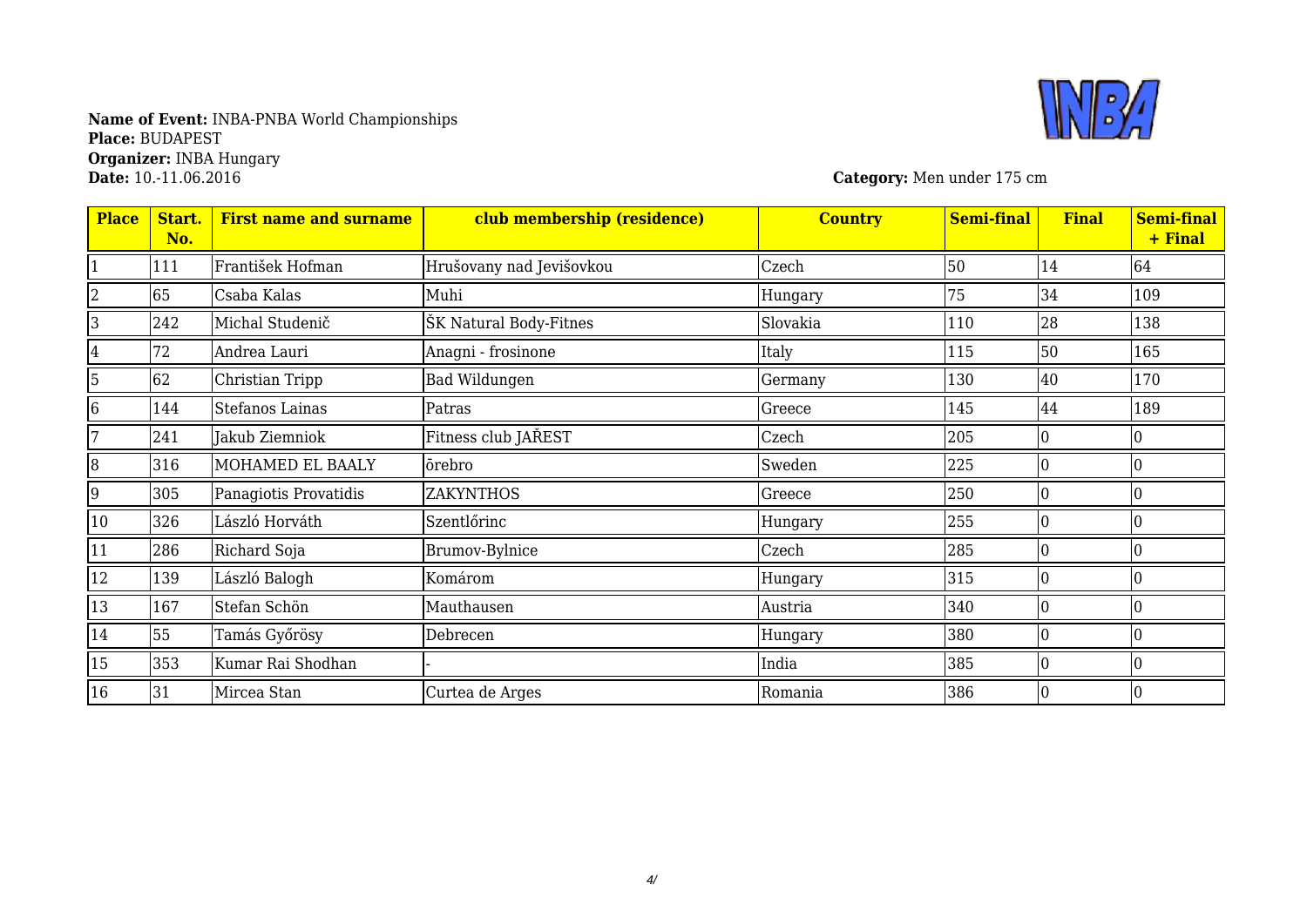

**Category:** Men under 180 cm

| <b>Place</b> | Start.<br>No. | <b>First name and surname</b> | club membership (residence) | <b>Country</b> | <b>Semi-final</b> | <b>Final</b> | Semi-final<br>+ Final |
|--------------|---------------|-------------------------------|-----------------------------|----------------|-------------------|--------------|-----------------------|
|              | 252           | Peter Winkler                 | KNK HIT Banská Bystrica     | Slovakia       | 35                | 10           | 45                    |
|              | 120           | Gábor Tóth                    | Ózd                         | Hungary        | 75                | 30           | 105                   |
|              | 96            | Roland Filkor                 | Vác                         | Hungary        | 95                | 44           | 139                   |
| 4            | 257           | Balázs Korvin                 | Budapest                    | Hungary        | 115               | 30           | 145                   |
| 5            | 343           | Mattia Malatesta              | <b>Badia Polesine</b>       | Italy          | 140               | 48           | 188                   |
| 6            | 176           | Miloslav Nermuť               | Choceň                      | Czech          | 145               | 50           | 195                   |
|              | 77            | Ladislav Erős                 | ŠK Arena Relax Team         | Slovakia       | 150               |              |                       |
| 8            | 354           | Mario Barbera                 | villasmundo                 | Italy          | 180               |              |                       |
| 9            | 88            | Marek Ferenci                 | ŠK Victoria                 | Slovakia       | 225               |              |                       |
| 10           | 15            | Thore Storm                   | norderstedt                 | Germany        | 235               |              |                       |
| 11           | 108           | Georgios Sarbinov             | Sofia                       | Bulgaria       | 275               |              |                       |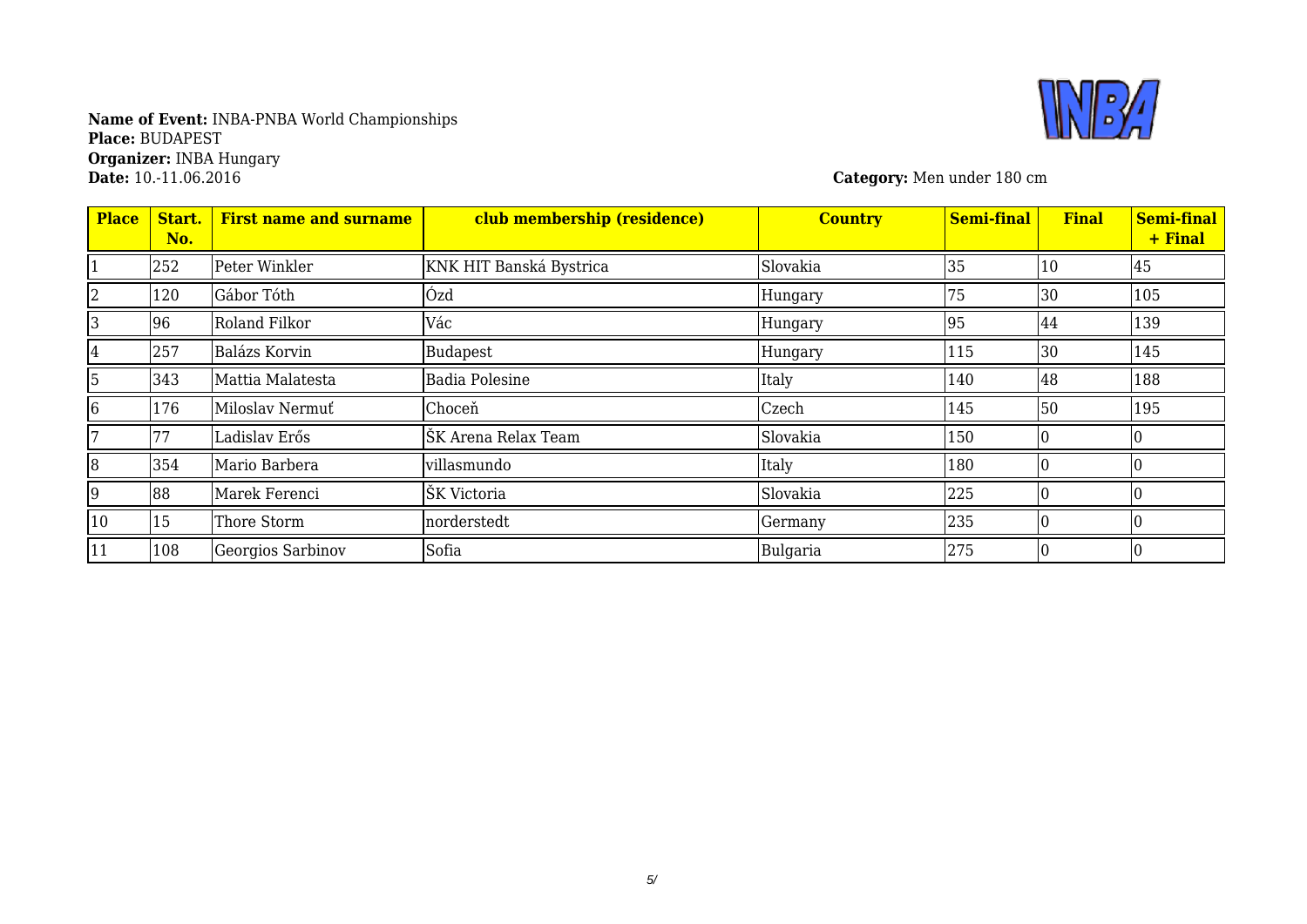# **Name of Event:** INBA-PNBA World Championships **Place:** BUDAPEST **Organizer:** INBA Hungary



**Category:** Men over 180 cm

| <b>Place</b> | Start.<br>No. | <b>First name and surname</b> | club membership (residence)  | <b>Country</b>              | <b>Semi-final</b> | <b>Final</b> | <b>Semi-final</b><br>+ Final |
|--------------|---------------|-------------------------------|------------------------------|-----------------------------|-------------------|--------------|------------------------------|
|              | 215           | Gabriel Engel                 | BRIELA natural šport klub    | Slovakia                    | 25                | 10           | 35                           |
|              | 279           | Tamás Sebestyén               | Rinyaújlak                   | Hungary                     | 65                | 24           | 89                           |
|              | 133           | Christopher Oketch            | Doha                         | <b>United Arab Emirates</b> | 105               | 52           | 157                          |
| 4            | 115           | Igor Vadkerti                 | ŠK Arena Relax Team          | Slovakia                    | 125               | 36           | 161                          |
|              | 230           | Pavel Čambál                  | ŠK PowerFit Bratislava       | Slovakia                    | 135               | 44           | 179                          |
| 6            | 94            | Norbert Illés                 | Szentlőrinc                  | Hungary                     | 140               | 42           | 182                          |
|              | 325           | Tomáš Ďurán                   | <b>Fitness Institut Brno</b> | Czech                       | 155               |              |                              |
| 8            | 295           | Márton József Nagy            | Sopron                       | Hungary                     | 175               |              |                              |
| 9            | 261           | Christian Schmidt             | Würzburg                     | Germany                     | 230               |              |                              |
| 10           | 98            | Andrei Shershnev              | <b>BRATISLAVA</b>            | Slovakia                    | 231               |              |                              |
| 11           | 110           | <b>MARIO IMPENS</b>           | Hoegaarden                   | Belgium                     | 240               |              |                              |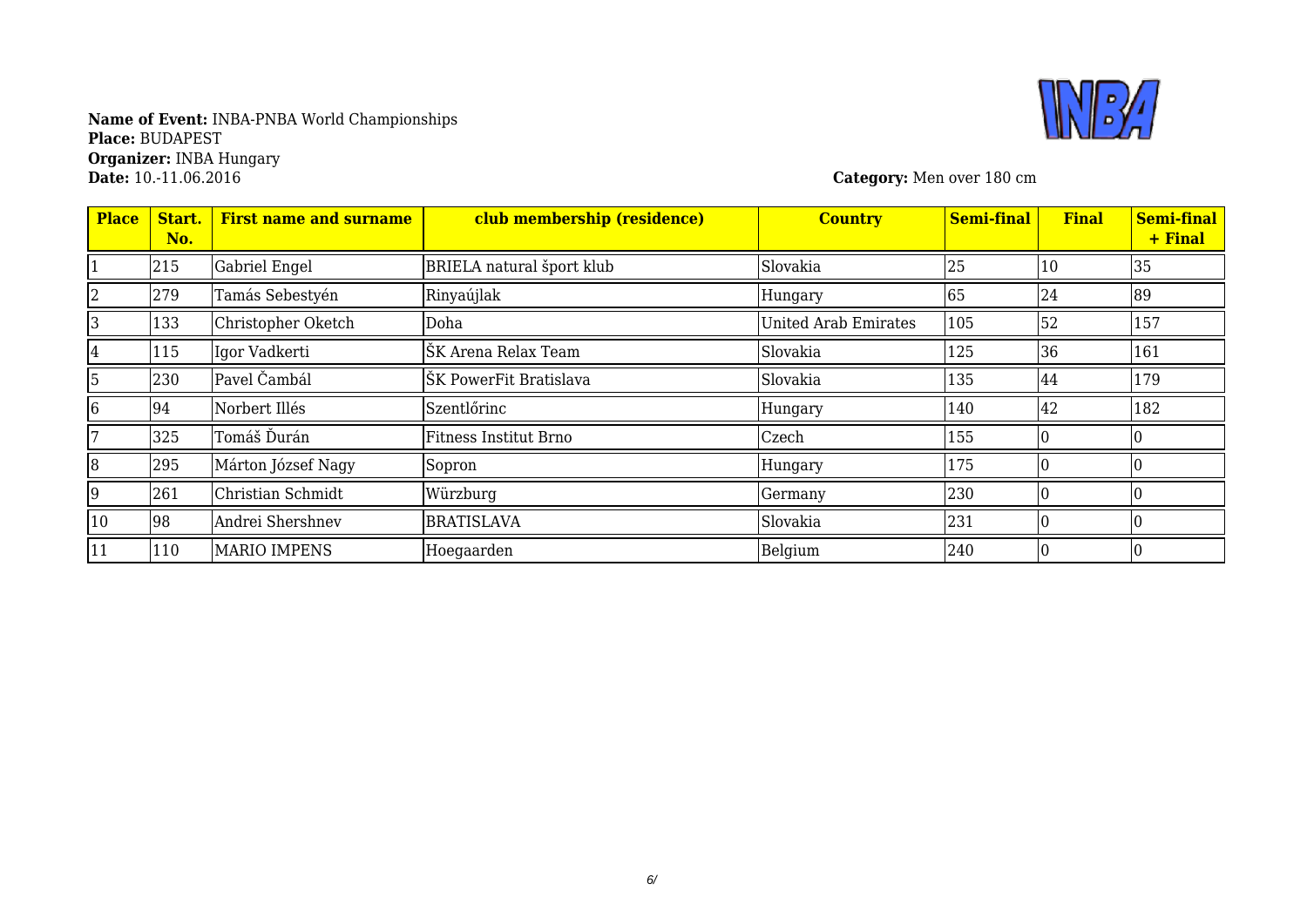

**Category:** Mr. physique under 178 cm

| <b>Place</b>   | Start.<br>No. | <b>First name and surname</b> | club membership (residence)       | <b>Country</b> | <b>Semi-final</b> | <b>Final</b> | <b>Semi-final</b><br>+ Final |
|----------------|---------------|-------------------------------|-----------------------------------|----------------|-------------------|--------------|------------------------------|
|                | 177           | Pavel Machu                   | Luhačovice                        | Czech          | 45                | 12           | 57                           |
| $\overline{2}$ | 203           | Adam Ábel                     | WPcomp - bodybuilding             | Slovakia       | 110               | 38           | 148                          |
| 3              | 180           | Shrestha Santosh Kumar        | Sydney                            | Australia      | 120               | 36           | 156                          |
| 4              | 170           | Dávid Hadler                  | Hatvan                            | Hungary        | 130               | 34           | 164                          |
| 5              | 236           | Michal Riha                   | Fitness Institut Brno             | Czech          | 145               | 42           | 187                          |
| 6              | 121           | Zsolt Rafai                   | Győr                              | Hungary        | 170               | 42           | 212                          |
|                | 141           | Gousbasaniotis Achilles       | Serres                            | Greece         | 245               |              |                              |
| $\overline{8}$ | 292           | Zsolt Bartha                  | Debrecen                          | Hungary        | 246               |              |                              |
| 9              | 346           | Paolo Alessi                  | messina                           | Italy          | 250               |              |                              |
| 10             | 150           | TAN CHOONKEAT                 | AYER ITAM, PENANG                 | Malaysia       | 251               |              |                              |
| 11             | 336           | Bohuslav Puchala              | Prague Natural Body Building Club | Czech          | 255               |              |                              |
| 12             | 308           | Dan Xaver                     | praha                             | Czech          | 256               |              |                              |
| 13             | 255           | Miloš Lukáč                   | BRIELA natural šport klub         | Slovakia       | 305               |              |                              |
| 14             | 175           | Sanjeeb Chaudhary             | Panania                           | Australia      | 340               |              |                              |
| 15             | 277           | Matt Rad                      | Auckland                          | New Zealand    | 345               |              |                              |
| 16             | 139           | László Balogh                 | Komárom                           | Hungary        | 350               |              |                              |
| 17             | 17            | István Nacsó Fikó             | Halásztelek                       | Hungary        | 405               |              |                              |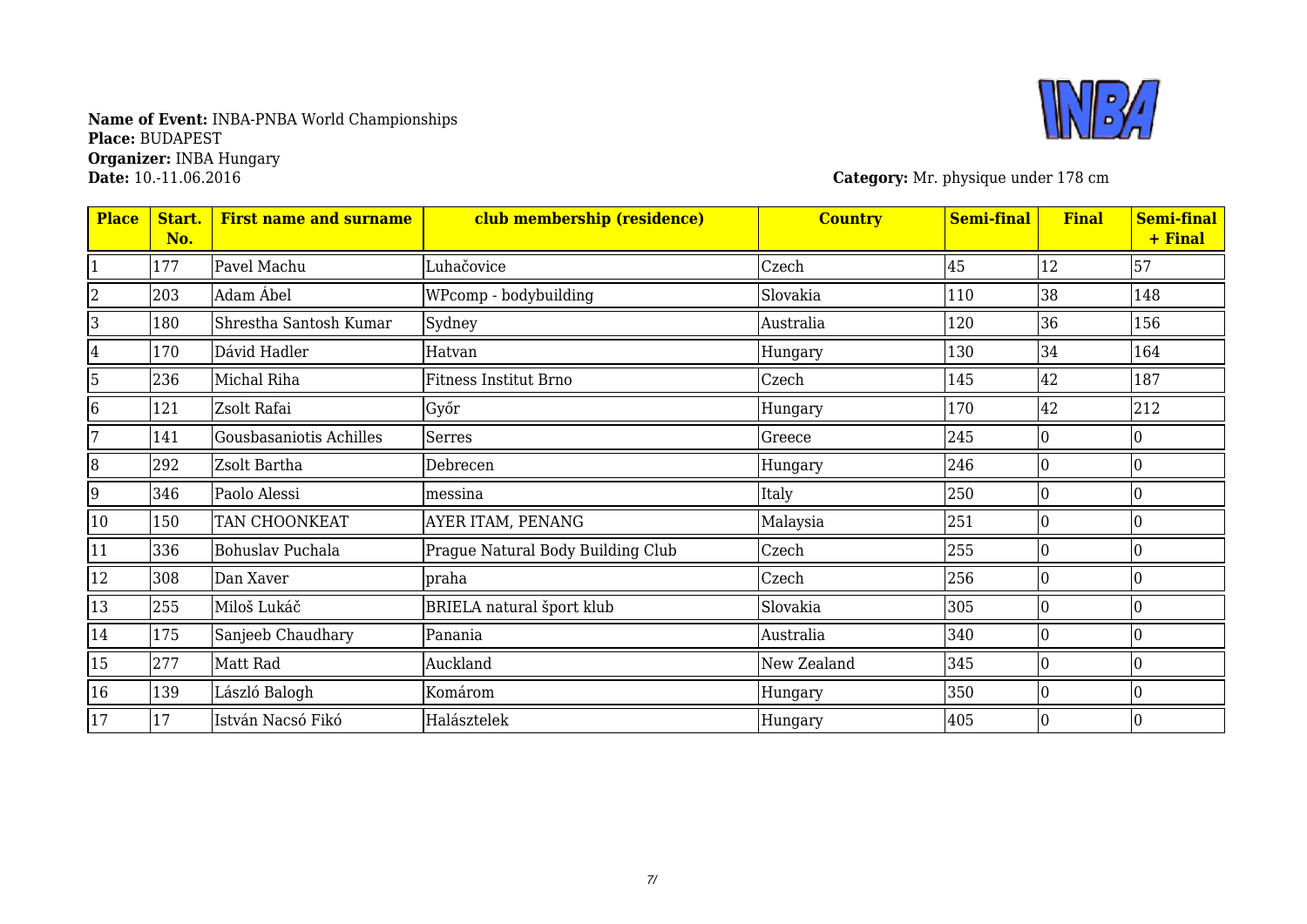

**Category:** Mr. physique over 178 cm

| <b>Place</b>   | Start.<br>No. | <b>First name and surname</b> | club membership (residence) | <b>Country</b>              | <b>Semi-final</b> | <b>Final</b> | <b>Semi-final</b><br>+ Final |
|----------------|---------------|-------------------------------|-----------------------------|-----------------------------|-------------------|--------------|------------------------------|
| 1              | 195           | NUNZIO GIANNINI               | Santeramo in Colle          | Italy                       | 35                | 12           | 47                           |
| 2              | 284           | Dávid Csala                   | Tököl                       | Hungary                     | 70                | 24           | 94                           |
| 3              | 273           | Marek Lahoda                  | Mlada Boleslav              | Czech                       | 105               | 32           | 137                          |
| 4              | 82            | Peter Chmelovics              | ŠK Arena Relax Team         | Slovakia                    | 135               | 36           | 171                          |
| 5              | 282           | Márk Kardos                   | Budapest                    | Hungary                     | 120               | 54           | 174                          |
| 6              | 300           | Marlon Kapaj                  | Vlore                       | Albania                     | 170               | 50           | 220                          |
| 7              | 165           | Bertold Oroszi                | Hatvan                      | Hungary                     | 175               |              |                              |
| $\overline{8}$ | 325           | Tomáš Ďurán                   | Fitness Institut Brno       | Czech                       | 250               |              |                              |
| 9              | 138           | Zoltán Barta                  | Ásotthalom                  | Hungary                     | 255               |              |                              |
| 10             | 211           | Viktor Piroš                  | Žirany                      | Slovakia                    | 256               |              |                              |
| 11             | 49            | Jakub Dvoracek                | Dubai                       | <b>United Arab Emirates</b> | 285               |              |                              |
| 12             | 89            | Roman Bednár                  | BRIELA natural šport klub   | Slovakia                    | 340               |              |                              |
| 13             | 43            | Lajos Kovács                  | <b>Budapest</b>             | Hungary                     | 365               |              |                              |
| 14             | 90            | Martin Chlebana               | BRIELA natural šport klub   | Slovakia                    | 385               |              |                              |
| 15             | 227           | Michal Kováč                  | ŠK PowerFit Bratislava      | Slovakia                    | 405               |              |                              |
| 16             | 283           | Phan Anh Pham                 | Budapest                    | Hungary                     | 425               |              |                              |
| 17             | 68            | Andrej Hartinik               | ŠK Arena Relax Team         | Slovakia                    | 430               | 0            |                              |
| 18             | 198           | Matúš Berlanský               | FK Milénium Nitra           | Slovakia                    | 450               |              |                              |
| 19             | 135           | Aran Rex Bates                | Almeria                     | Spain                       | 475               |              |                              |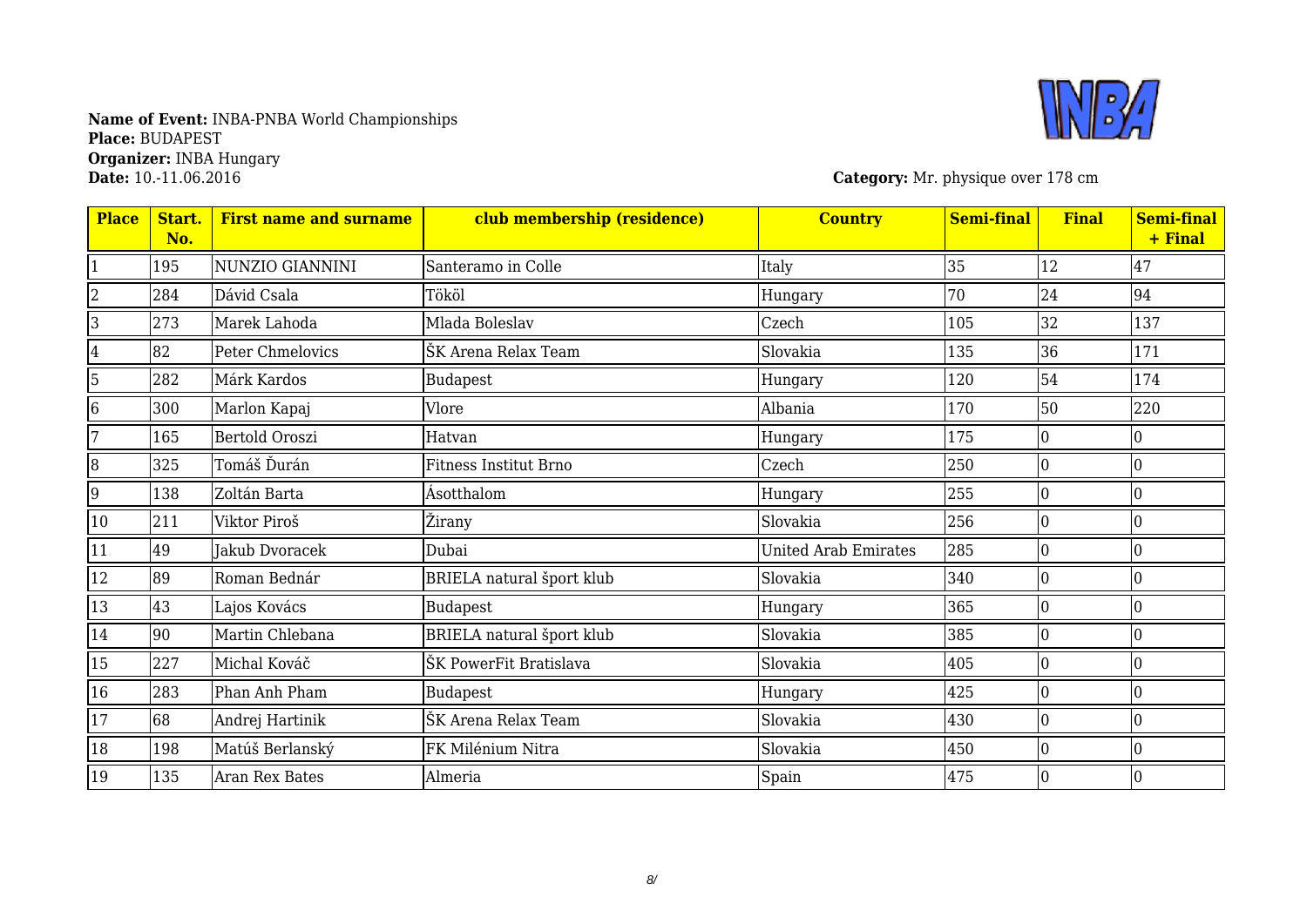### **Name of Event:** INBA-PNBA World Championships **Place:** BUDAPEST **Organizer:** INBA Hungary **Date:** 10.-11.06.2016 **Category:** Novice Men



| <b>Place</b>    | Start.<br>No. | <b>First name and surname</b> | club membership (residence) | <b>Country</b>              | <b>Semi-final</b> | <b>Final</b>   | <b>Semi-final</b><br>+ Final |
|-----------------|---------------|-------------------------------|-----------------------------|-----------------------------|-------------------|----------------|------------------------------|
|                 | 85            | Thomas Tusore                 |                             | Uganda                      | 55                | 16             | 71                           |
| $\overline{2}$  | 195           | NUNZIO GIANNINI               | Santeramo in Colle          | Italy                       | 70                | 26             | 96                           |
| 3               | 120           | Gábor Tóth                    | Ózd                         | Hungary                     | 110               | 30             | 140                          |
| $\overline{4}$  | 133           | Christopher Oketch            | Doha                        | <b>United Arab Emirates</b> | 120               | 46             | 166                          |
| 5               | 323           | Patrik Szabó                  | Budapest                    | Hungary                     | 125               | 48             | 173                          |
| $\overline{6}$  | 107           | Valentino Rantos              | rethymno                    | Greece                      | 130               | 44             | 174                          |
| 7               | 151           | Gábor Takács                  | <b>Budakeszi</b>            | Hungary                     | 155               | $\Omega$       | 10                           |
| $\overline{8}$  | 24            | Mirko Venieri                 | <b>Brescia</b>              | Italy                       | 240               | $\Omega$       |                              |
| 9               | 316           | MOHAMED EL BAALY              | örebro                      | Sweden                      | 255               |                |                              |
| 10              | 72            | Andrea Lauri                  | Anagni - frosinone          | Italy                       | 256               | $\Omega$       |                              |
| 11              | 61            | Lajos Radics                  | Valkó                       | Hungary                     | 405               | $\Omega$       |                              |
| 12              | 330           | István Holján                 | Tatabánya                   | Hungary                     | 435               | $\Omega$       |                              |
| 13              | 150           | TAN CHOONKEAT                 | AYER ITAM, PENANG           | Malaysia                    | 440               |                |                              |
| 14              | 306           | Wehbemazen Wehbe              | debrecen                    | Lebanon                     | 445               | $\overline{0}$ | 10                           |
| 15              | 154           | Nikolay Kozarev               | Pravets                     | Bulgaria                    | 465               | $\Omega$       |                              |
| 16              | 110           | <b>MARIO IMPENS</b>           | Hoegaarden                  | Belgium                     | 475               |                |                              |
| 17              | 248           | Dušan Kačmár                  | Prievidza                   | Slovakia                    | 525               | $\overline{0}$ | 10                           |
| 18              | 179           | Zoltán Seres                  | Vértessomló                 | Hungary                     | 530               |                |                              |
| 19              | 308           | Dan Xaver                     | praha                       | Czech                       | 545               |                |                              |
| 20              | 278           | Rudolf Sklenár                | Žarnovica                   | Slovakia                    | 550               | $\overline{0}$ | 0                            |
| $\overline{21}$ | 131           | <b>Genady Genadyev</b>        | Sofia                       | <b>Bulgaria</b>             | 551               | $\mathbf{0}$   | $\overline{0}$               |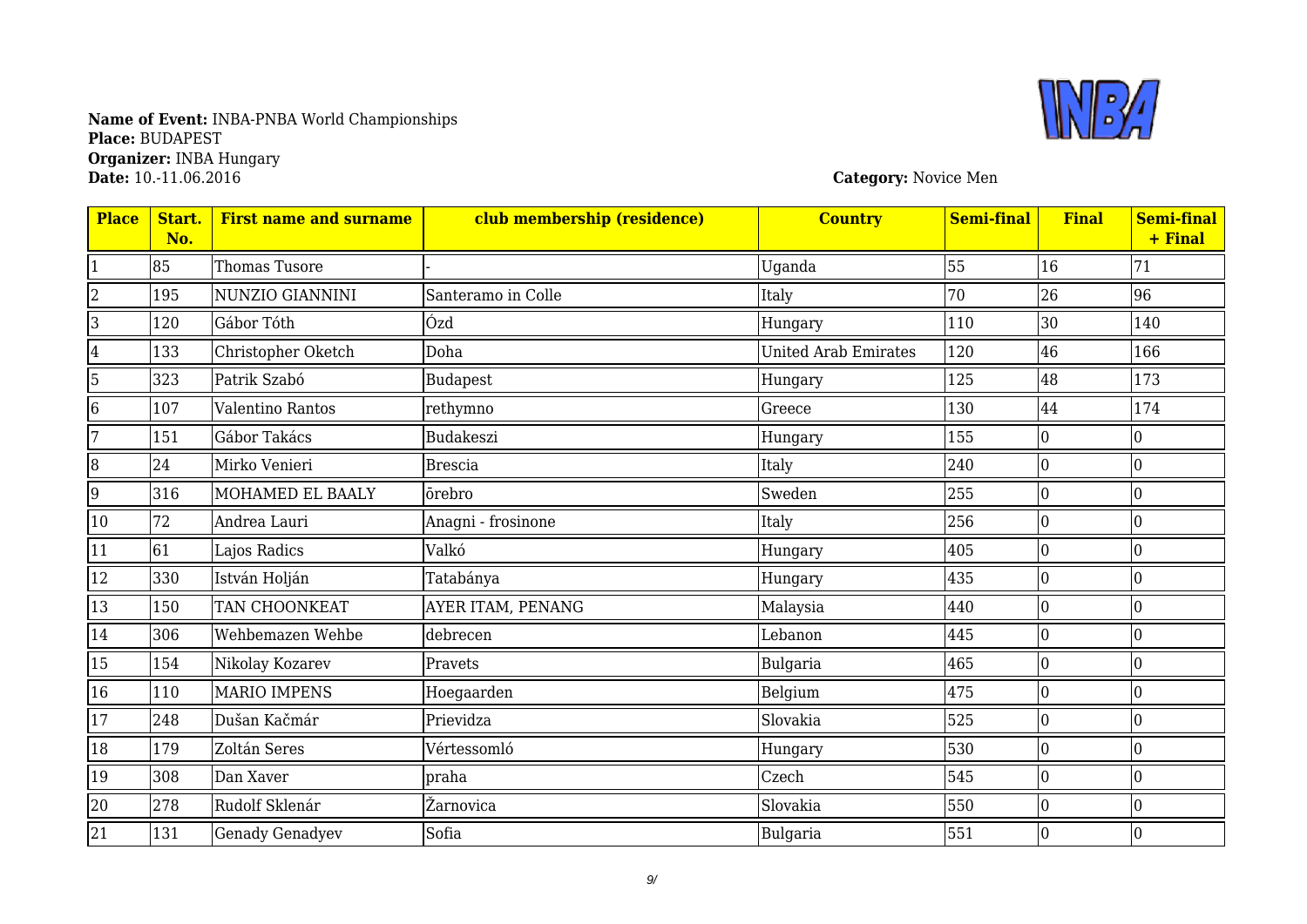| 22 | 175 | Sanjeeb Chaudhary     | Panania         | lAustralia | 560 |  |
|----|-----|-----------------------|-----------------|------------|-----|--|
| 23 | 338 | Dimitris Makrypoulias | Patras          | Greece     | 565 |  |
| 24 | 184 | VALI IVANCIU LIFEI    | <b>ROMANIA</b>  | IRomania   | 566 |  |
| 25 | 351 | <b>PO-YU CHEN</b>     | New Taipei City | Taiwan     | 575 |  |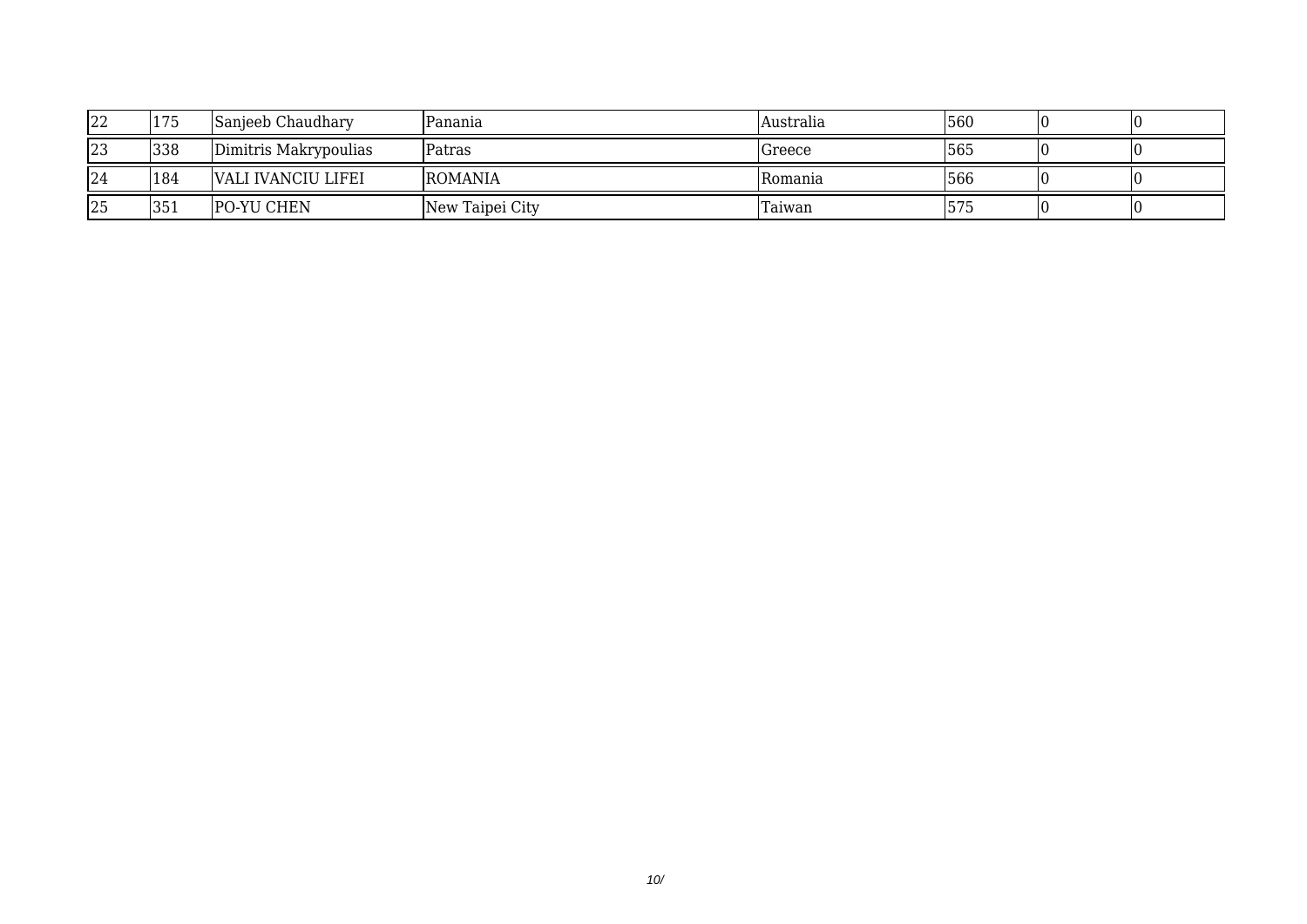

**Category:** Masters Men I (40-45 years)

| <b>Place</b>   | Start.<br>No. | <b>First name and surname</b> | club membership (residence) | <b>Country</b> | <b>Semi-final</b> | <b>Final</b> | <b>Semi-final</b><br>+ Final |
|----------------|---------------|-------------------------------|-----------------------------|----------------|-------------------|--------------|------------------------------|
|                | 206           | Marek Topľanský               | ŠK Gym 96                   | Slovakia       | 60                | 28           | 88                           |
| 2              | 296           | Lajos Lénárd                  | Fajsz                       | Hungary        | 75                | 18           | 93                           |
| З              | 94            | Norbert Illés                 | Szentlőrinc                 | Hungary        | 75                | 32           | 107                          |
| 4              | 176           | Miloslav Nermuť               | Choceň                      | Czech          | 90                | 32           | 122                          |
| 5              | 144           | Stefanos Lainas               | Patras                      | Greece         | 120               | 48           | 168                          |
| 6              | 169           | Jindřich Nesrsta              | Slavkov pod Hostýnem        | Czech          | 135               | 46           | 181                          |
|                | 269           | Nikolay Vachev                | Sliven                      | Bulgaria       | 145               |              |                              |
| $\overline{8}$ | 277           | Matt Rad                      | Auckland                    | New Zealand    | 205               |              |                              |
| 9              | 184           | VALI IVANCIU LIFEI            | <b>ROMANIA</b>              | Romania        | 255               |              |                              |
| 10             | 168           | Dušan Diószegi                | ŠK Arena Relax Team         | Slovakia       | 265               |              |                              |
| 11             | 304           | Gábor Hajdú                   | Szeged                      | Hungary        | 266               |              |                              |
| 12             | 112           | ISTVÁN FODOR                  | HAJDÚDOROG                  | Hungary        | 285               |              |                              |
| 13             | 202           | Vladimír Heck                 | ŠK LifeGym                  | Slovakia       | 310               |              |                              |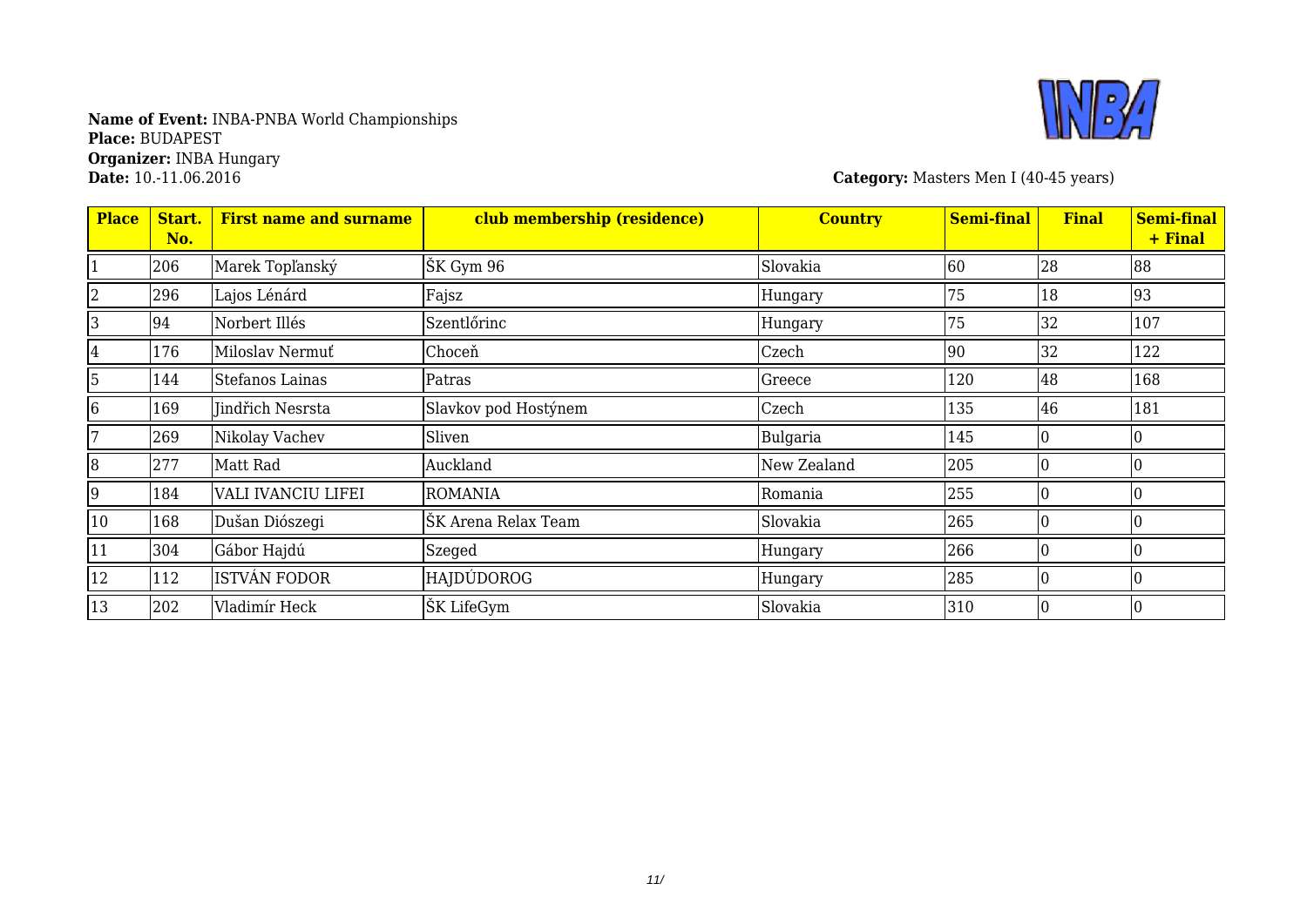

**Category:** Masters Men I (45-50 years)

| <b>Place</b> | Start.<br>No. | <b>First name and surname</b> | club membership (residence) | <b>Country</b> | <b>Semi-final</b> | <b>Final</b> | Semi-final<br>+ Final |
|--------------|---------------|-------------------------------|-----------------------------|----------------|-------------------|--------------|-----------------------|
|              | 252           | Peter Winkler                 | KNK HIT Banská Bystrica     | Slovakia       | 45                | 16           | 161                   |
|              | 345           | Patrick Miglioranza           | Schio                       | Italy          | 45                |              | 62                    |
|              | 208           | Radek Málek                   | <b>SK Hsport Brno</b>       | Czech          | 70                | 28           | 98                    |
|              | 77            | Ladislav Erős                 | ŠK Arena Relax Team         | Slovakia       | 95                | 48           | 143                   |
|              | 267           | Slavomír Prada                | Fitness centrum Ján Berdy   | Slovakia       | 125               | 56           | 181                   |
|              | 274           | Vladan Zamarský               | Stonava                     | Czech          | 140               | 48           | 188                   |
|              | 55            | Tamás Győrösy                 | Debrecen                    | Hungary        | 185               |              |                       |
| 18           | 109           | József Hőhn                   | Szeged                      | Hungary        | 205               |              |                       |
|              | 21            | Ken Ross                      | Gordon                      | Australia      | 215               |              |                       |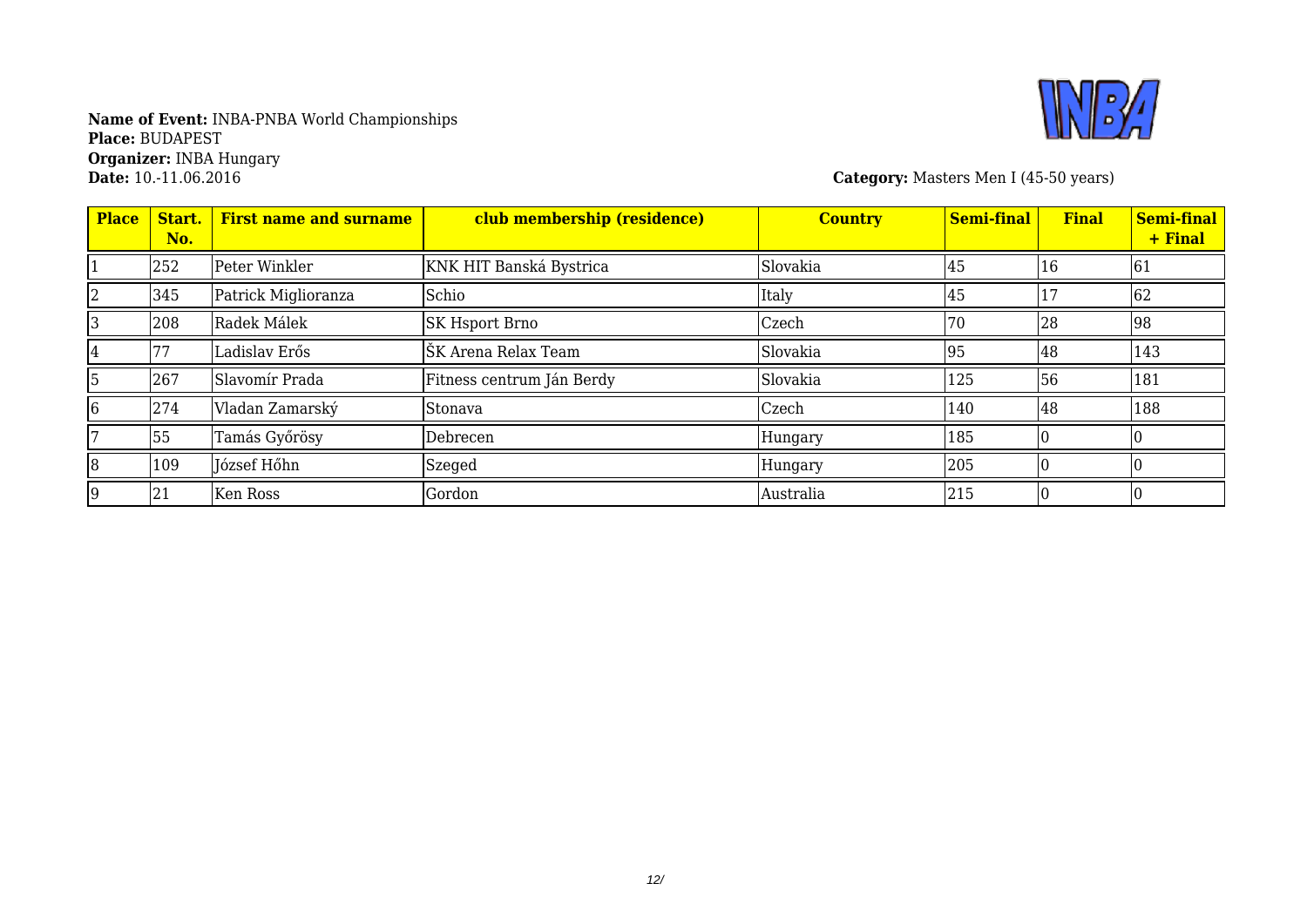

**Category:** Masters Men II (50-60 years)

| <b>Place</b> | Start.<br>No. | <b>First name and surname</b> | club membership (residence) | <b>Country</b> | Semi-final | <b>Final</b> | Semi-final<br>+ Final |
|--------------|---------------|-------------------------------|-----------------------------|----------------|------------|--------------|-----------------------|
|              | 186           | Peter Kočíšek                 | ŠK Arena Relax Team         | Slovakia       | 30         | <b>10</b>    | 40                    |
|              | 173           | Rüdiger Lang                  | Wörth am Rhein              | Germany        | 45         | 22           | 67                    |
|              | 259           | Roman Wróbel                  | Bystřice                    | Czech          |            | 28           | 103                   |
|              | 258           | Nikollaq Muço                 | Gjirokaster                 | Albania        | 110        | 46           | 156                   |
|              | 246           | Peter Szabo                   | ŠK Victoria                 | Slovakia       | 125        | 52           | 177                   |
|              | 302           | Jason Kleinsmidt              | Cape Town                   | South Africa   | 140        | 152          | 192                   |
|              | 152           | Dinko Petkov                  | <b>SLIVN</b>                | Bulgaria       | 175        |              |                       |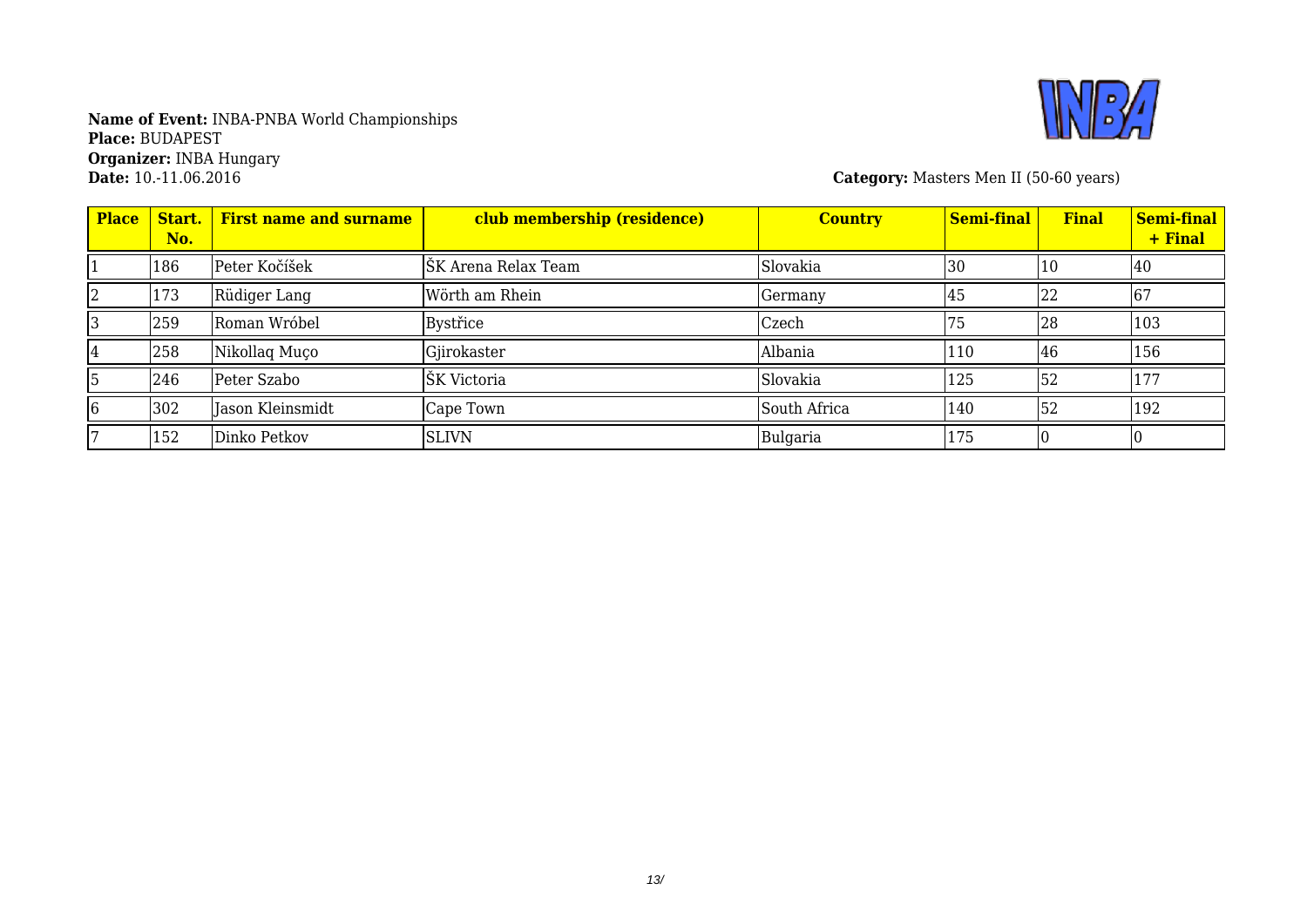

**Category:** Masters Men III (over 60 years)

| <b>Place</b> | Start.<br>No. | <b>First name and surname</b> | club membership (residence) | <b>Country</b> | Semi-final | <b>Final</b> | Semi-final<br>+ Final |
|--------------|---------------|-------------------------------|-----------------------------|----------------|------------|--------------|-----------------------|
|              | 157           | Koloman Tóth                  | Športový klub ATLAS         | Slovakia       | 25         | 10           | 35                    |
|              | 270           | Thierry Noel Bretagne         |                             | France         | 50         | 20           | 70                    |
|              | 224           | Milan Virág                   | ŠK Victoria                 | Slovakia       | 75         | 30           | 105                   |
|              | 309           | Luděk Dvořák                  | Fitness Institut Brno       | Czech          | 115        | 46           | 161                   |
|              | 183           | Jaroslav Košinár              | Karlovy Vary                | Czech          | 125        | 50           | 175                   |
| 16           | 123           | Gábor Szijjártó               | Szeged                      | Hungary        | 135        | 154          | 189                   |
|              | 102           | Dieter Horn                   | Gera                        | Germany        | 175        |              |                       |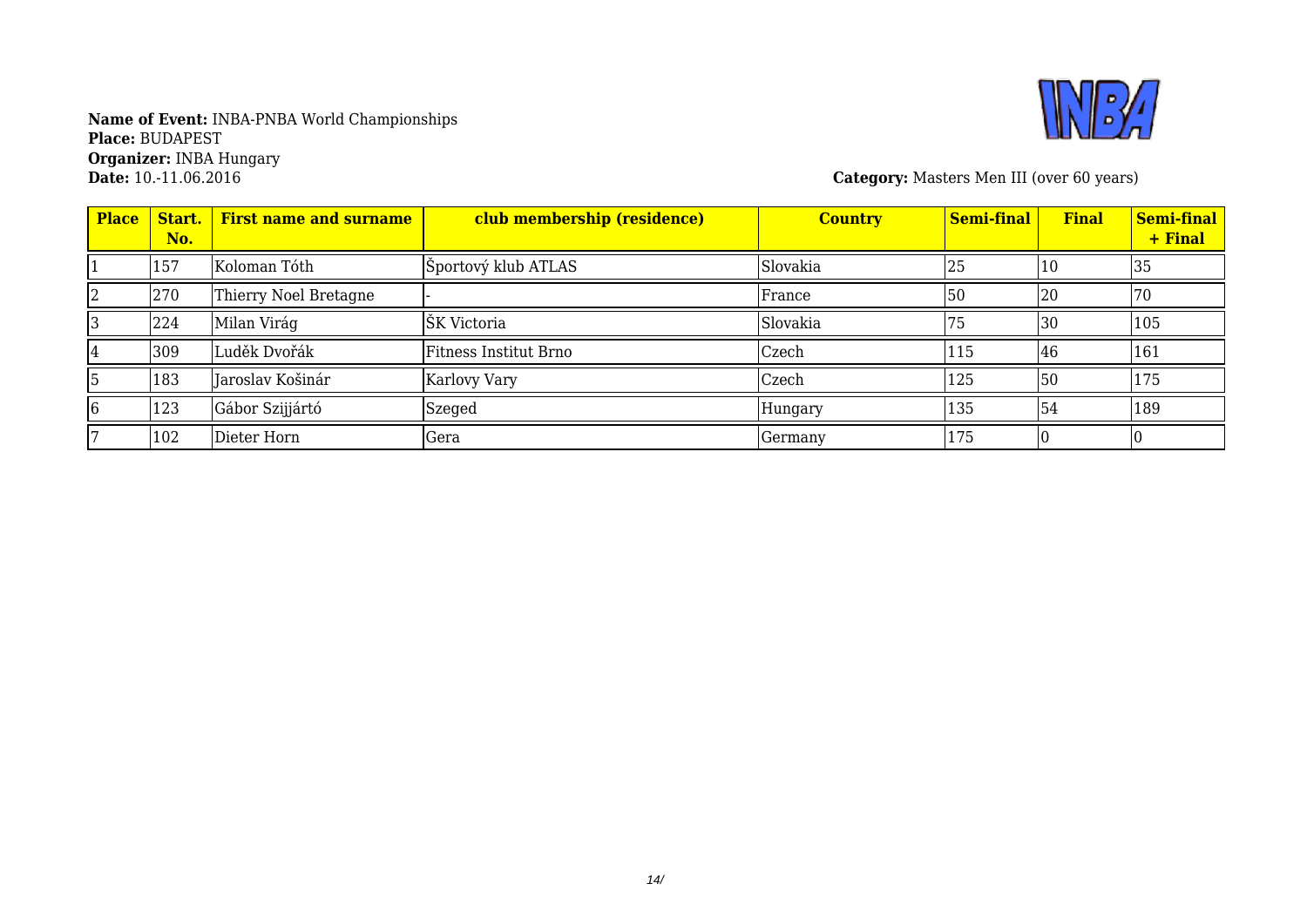

**Name of Event:** INBA-PNBA World Championships **Place:** BUDAPEST **Organizer:** INBA Hungary **Date:** 10.-11.06.2016 **Category:** Fitness classic

| <b>Place</b> | No. | <b>Start.</b> First name and surname | club membership (residence) | <b>Country</b> | <u>  Semi-final</u> | Final | <b>Semi-final</b><br>+ Final |
|--------------|-----|--------------------------------------|-----------------------------|----------------|---------------------|-------|------------------------------|
|              | 332 | Cecília Tóth                         | <b>Budapest</b>             | Hungary        |                     |       |                              |
|              | 125 | Jenileigh Sawatzke                   | <b>APO AE</b>               | 'USA           | 14 Z                |       |                              |
|              | 137 | Lee Wyser                            | <b>ISomersetwest</b>        | South Africa   | 144                 |       |                              |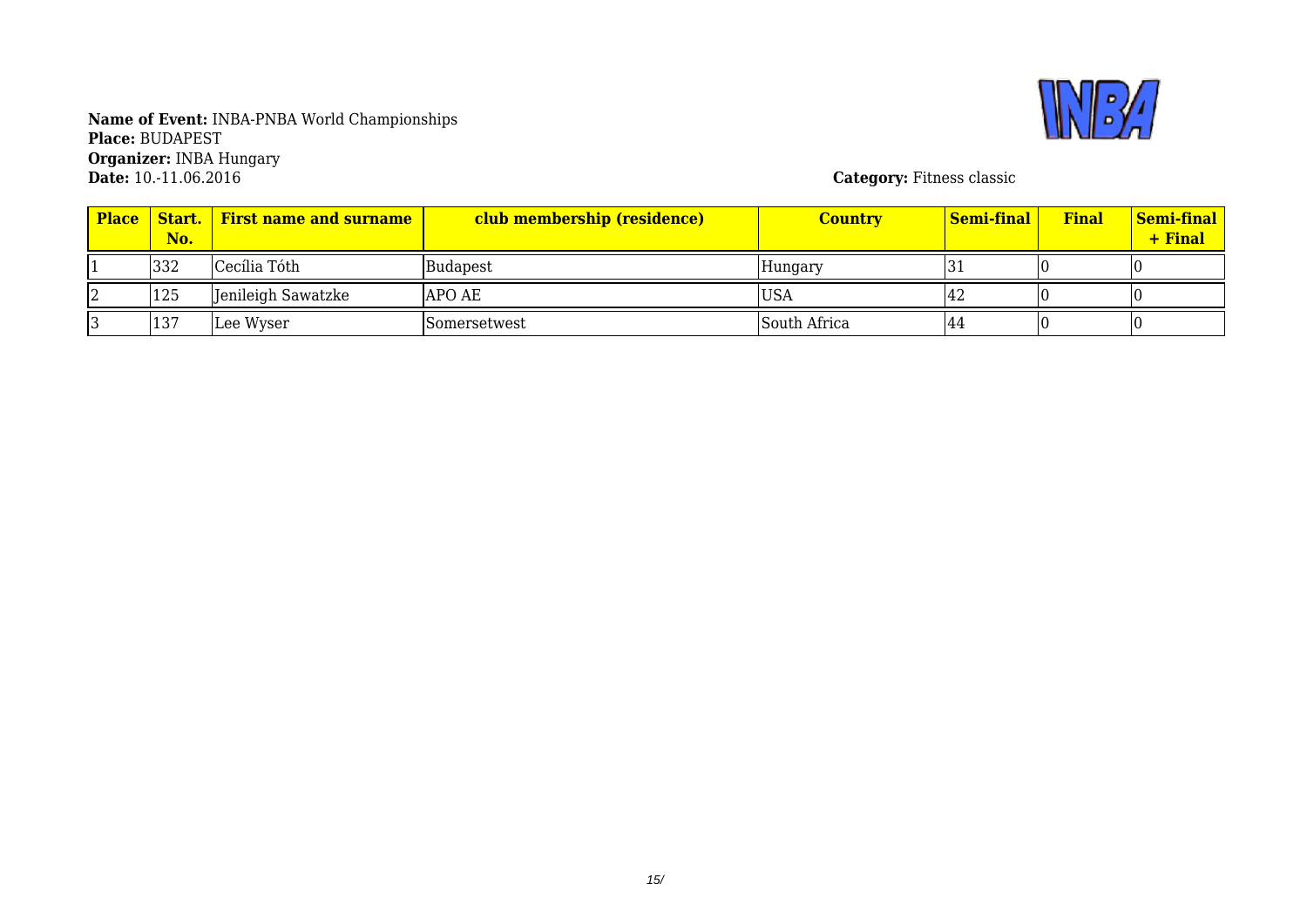

**Category:** Fitness bikini under 23 years

| <b>Place</b> | Start.<br>No. | <b>First name and surname</b> | club membership (residence) | <b>Country</b> | <b>Semi-final</b> | <b>Final</b> | <b>Semi-final</b><br>+ Final |
|--------------|---------------|-------------------------------|-----------------------------|----------------|-------------------|--------------|------------------------------|
|              | 226           | Laura Mária Hajdinová         | Synergym                    | Slovakia       | 75                | 24           | 99                           |
| 2            | 191           | Vanessa Sedliačiková          | Liberec                     | Czech          | 100               | 12           | 112                          |
| 3            | 287           | Petra Püspöki                 | Ceglédbercel                | Hungary        | 105               | 40           | 145                          |
| 4            | 268           | Martina Velecká               | WPcomp - bodybuilding       | Slovakia       | 130               | 34           | 164                          |
| 5            | 310           | Lívia Harasztia               | Pécs                        | Hungary        | 125               | 40           | 165                          |
| 6            | 33            | Ivana Urbančoková             | Udiča                       | Slovakia       | 150               | 54           | 204                          |
|              | 249           | Tímea Bakytová                | BRIELA natural šport klub   | Slovakia       | 175               |              |                              |
| 8            | 232           | Monika Melčáková              | Chudíř                      | Czech          | 185               |              |                              |
| 9            | 272           | Denisa Macková                | Fitness centrum Ján Berdy   | Slovakia       | 225               |              |                              |
| 10           | 324           | Renáta Kovács                 | Jászfényszaru               | Hungary        | 230               |              |                              |
| 11           | 301           | Libuša Korímová               | BRIELA natural šport klub   | Slovakia       | 240               |              |                              |
| 12           | 23            | Ľuba Matejičková              | Považská Bystrica           | Slovakia       | 250               |              |                              |
| 13           | 145           | Viktória Tóth                 | Tatabánya                   | Hungary        | 295               |              |                              |
| 14           | 247           | Soňa Dzurendová               | BRIELA natural šport klub   | Slovakia       | 320               |              |                              |
| 15           | 334           | Eszter Mészáros               | Sárvár                      | Hungary        | 355               |              |                              |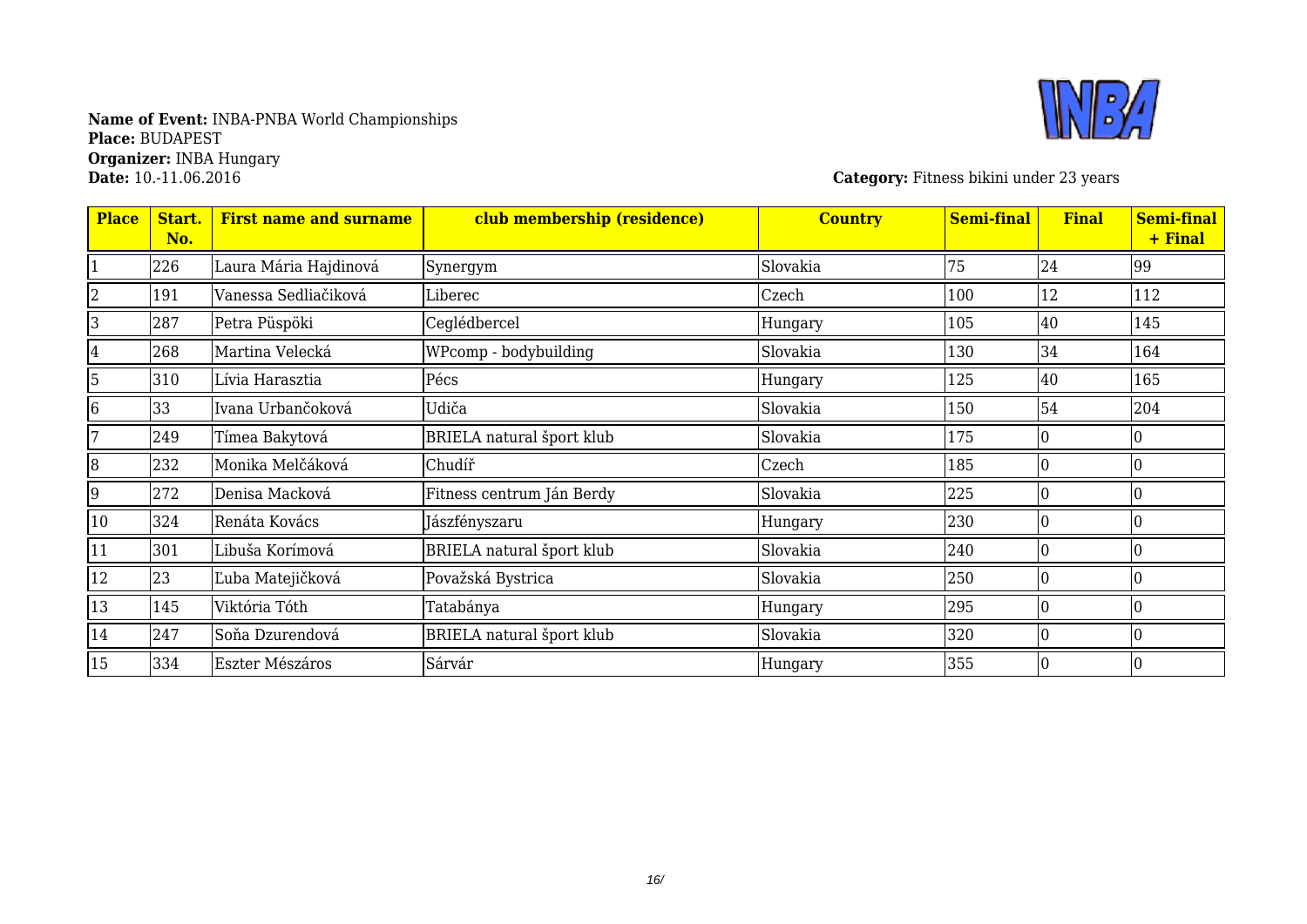# **Name of Event:** INBA-PNBA World Championships **Place:** BUDAPEST **Organizer:** INBA Hungary



**Category:** Fitness bikini under 162 cm

| <b>Place</b>   | Start.<br>No. | <b>First name and surname</b> | club membership (residence) | <b>Country</b> | <b>Semi-final</b> | <b>Final</b> | <b>Semi-final</b><br>+ Final |
|----------------|---------------|-------------------------------|-----------------------------|----------------|-------------------|--------------|------------------------------|
|                | 213           | Silvia Karais                 | Sport Fit Pezinok           | Slovakia       | 85                | 14           | 99                           |
| $\overline{2}$ | 191           | Vanessa Sedliačiková          | Liberec                     | Czech          | 95                | 26           | 121                          |
| 3              | 222           | Radka Szombathova             | STAR-FIT                    | Slovakia       | 120               | 36           | 156                          |
| 4              | 272           | Denisa Macková                | Fitness centrum Ján Berdy   | Slovakia       | 150               | 42           | 192                          |
| 5              | 75            | Orsolya Sárváry               | Ceglédbercel                | Hungary        | 155               | 42           | 197                          |
| 6              | 297           | Réka Pocsai                   | Pécs                        | Hungary        | 155               | 48           | 203                          |
|                | 268           | Martina Velecká               | WPcomp - bodybuilding       | Slovakia       | 175               |              |                              |
| 8              | 38            | Šárka Čejková                 | Liberec                     | Czech          | 200               |              |                              |
| 9              | 33            | Ivana Urbančoková             | Udiča                       | Slovakia       | 210               |              |                              |
| 10             | 12            | Márta Rajtár Deák             | Komárno                     | Hungary        | 245               | I۵           |                              |
| 11             | 349           | Ana Sandoval                  | santa rosa                  | <b>USA</b>     | 260               |              |                              |
| 12             | 344           | Ania Natkowska                | Padua                       | Italy          | 270               |              |                              |
| 13             | 113           | Renate Larissa Nemes          | Szeged                      | Hungary        | 280               | I٥           |                              |
| 14             | 140           | Kata Bakoss                   | <b>Budapest</b>             | Hungary        | 320               | I۵           |                              |
| 15             | 29            | Virginia Dr Eisenhauer        | Budapest                    | Hungary        | 375               |              |                              |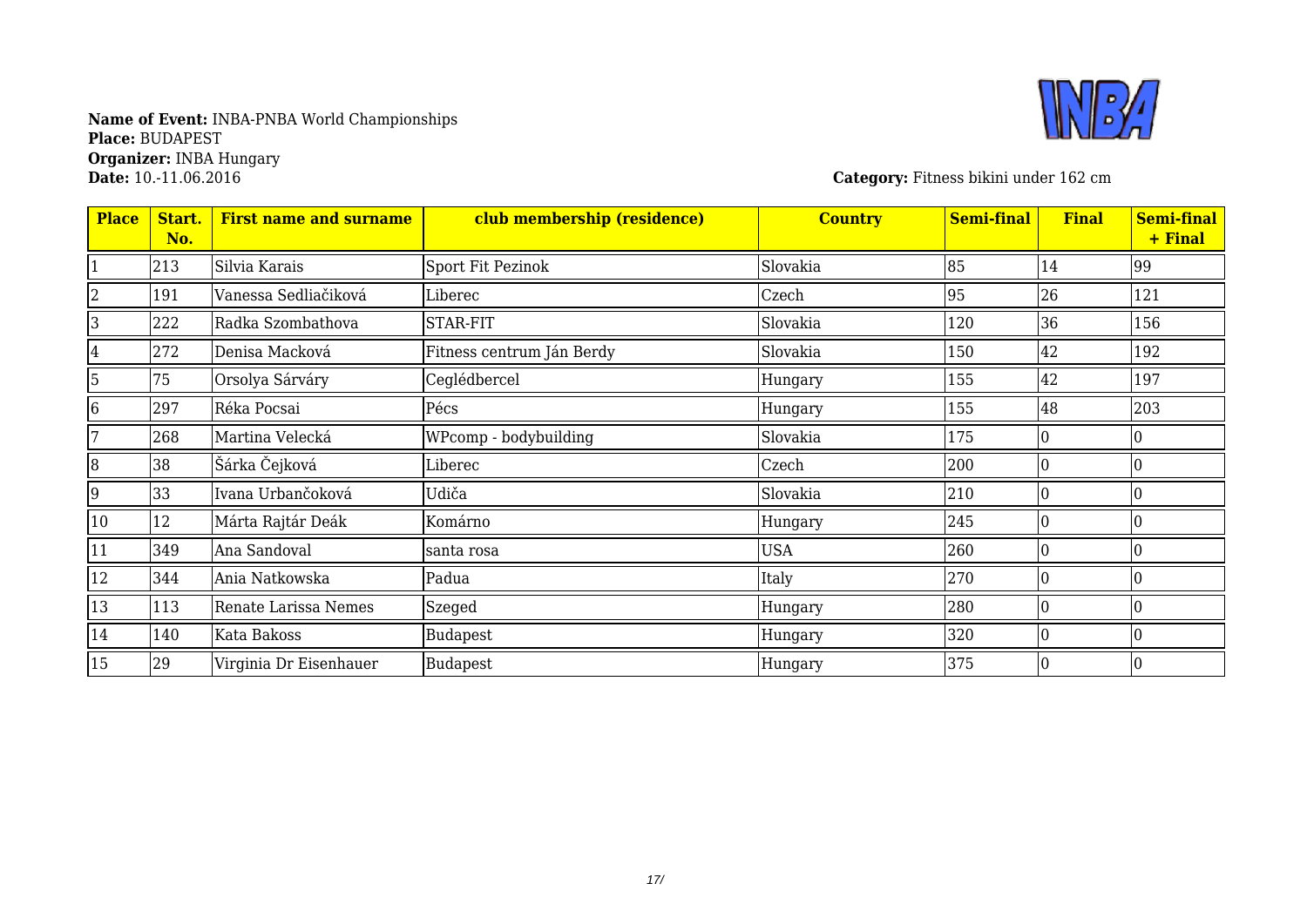

**Category:** Fitness bikini under 168 cm

| <b>Place</b> | Start.<br>No. | <b>First name and surname</b> | club membership (residence) | <b>Country</b> | <b>Semi-final</b> | <b>Final</b> | <b>Semi-final</b><br>+ Final |
|--------------|---------------|-------------------------------|-----------------------------|----------------|-------------------|--------------|------------------------------|
|              | 66            | Natália Švarbová              | Iron Gym Zvolen             | Slovakia       | 30                | 14           | 44                           |
|              | 52            | Ivana Belková                 | <b>Brezno</b>               | Slovakia       | 75                | 36           | 111                          |
| 3            | 73            | Dominika Gulišová             | Športový klub JFK           | Slovakia       | 115               | 30           | 145                          |
| 4            | 86            | Jana Jančariková              | Sport Fit Pezinok           | Slovakia       | 145               | 40           | 185                          |
| 5            | 105           | Renáta Csiliga                | <b>Budapest</b>             | Hungary        | 170               | 34           | 204                          |
| 6            | 239           | Annamária Ondrik              | Acsa                        | Hungary        | 155               | 56           | 211                          |
|              | 281           | Jana Vaňková                  | Fitness Institut Brno       | Czech          | 171               |              |                              |
| 8            | 312           | Leonóra Lukács                | Miskolc                     | Hungary        | 195               |              |                              |
| 9            | 9             | Michaela Franeková            | Uherské Hradíště            | Czech          | 200               |              |                              |
| 10           | 253           | Dana Vizárová                 | WPcomp - bodybuilding       | Slovakia       | 225               |              |                              |
| 11           | 317           | Orsolya Szabó                 | Debrecen                    | Hungary        | 240               |              |                              |
| 12           | 59            | Nikolett Kántor               | <b>Budapest</b>             | Hungary        | 260               |              |                              |
| 13           | 114           | Edit Kertész                  | Zalaegerszeg                | Hungary        | 285               |              |                              |
| 14           | 48            | Tímea Vaskó                   | Hajdúnánás                  | Hungary        | 350               |              |                              |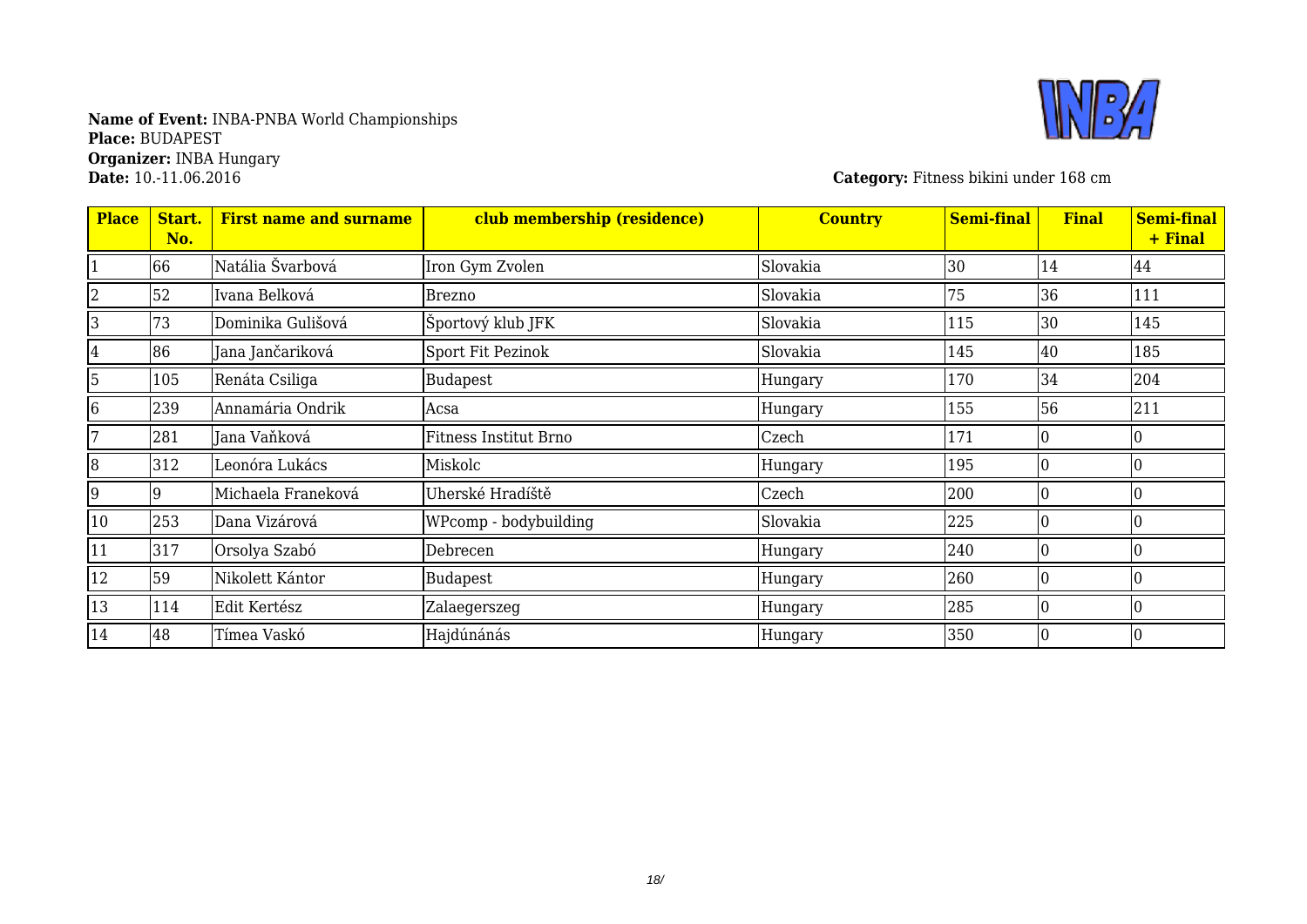

**Category:** Fitness bikini over 168 cm

| <b>Place</b> | Start.<br>No. | <b>First name and surname</b> | club membership (residence) | <b>Country</b> | <b>Semi-final</b> | <b>Final</b> | <b>Semi-final</b><br>+ Final |
|--------------|---------------|-------------------------------|-----------------------------|----------------|-------------------|--------------|------------------------------|
|              | 223           | Dominika Gajdošová            | <b>STAR-FIT</b>             | Slovakia       | 40                | 16           | 56                           |
|              | 217           | Diana Vargová                 | Sport Fit Pezinok           | Slovakia       | 65                | 34           | 99                           |
| 3            | 60            | Alena Bednářová               | Liberec                     | Czech          | 75                | 38           | 113                          |
| 4            | 214           | Martina Poizlová              | Sport Fit Pezinok           | Slovakia       | 115               | 36           | 151                          |
| 5            | 324           | Renáta Kovács                 | Jászfényszaru               | Hungary        | 125               | 44           | 169                          |
| 6            | 189           | Dana Kiabová                  | Iron Gym Zvolen             | Slovakia       | 150               | 40           | 190                          |
|              | 57            | Tünde Szabóová                | Športový klub ATLAS         | Slovakia       | 185               |              |                              |
| 18           | 181           | Veronika Berecová             | Športový klub JFK           | Slovakia       | 195               |              |                              |
| 9            | 250           | Miriam Szőke                  | Tatabánya                   | Hungary        | 255               |              |                              |
| 10           | 23            | Ľuba Matejičková              | Považská Bystrica           | Slovakia       | 256               |              |                              |
| 11           | 232           | Monika Melčáková              | Chudíř                      | Czech          | 260               |              |                              |
| $ 12\rangle$ | 210           | Anna Kozaňáková               | POWER GYM Zlaté Moravce     | Slovakia       | 265               |              |                              |
| 13           | 327           | Weronika Nowak                | Lilyfield NSW               | Australia      | 285               |              |                              |
| 14           | 219           | Sopio Karchkhadze             |                             | USA, Georgia   | 340               |              |                              |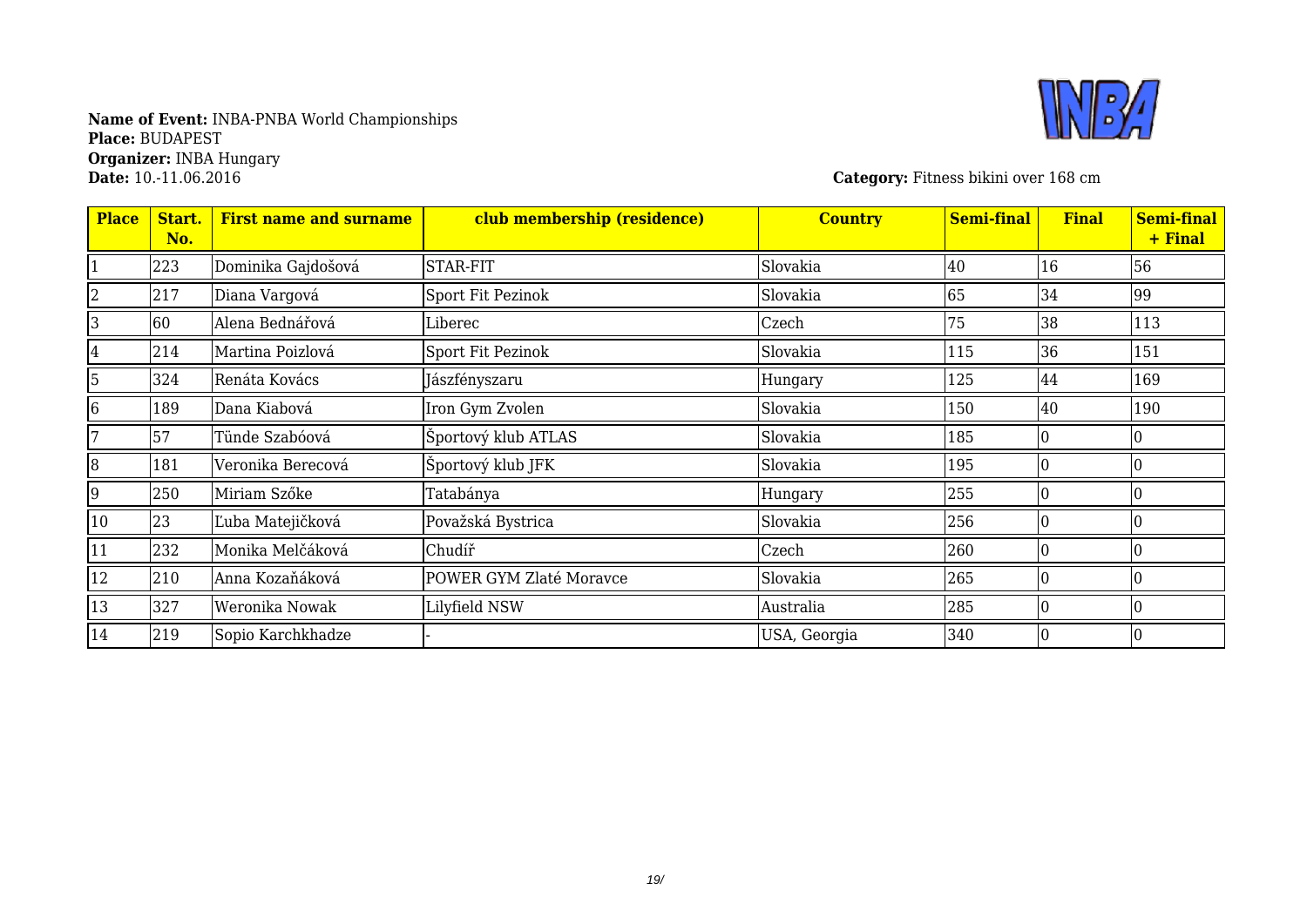

**Category:** Fitness bikini over 45 years

| <b>Place</b> | Start.<br>No. | <b>First name and surname</b> | club membership (residence) | <b>Country</b> | Semi-final | <b>Final</b> | Semi-final<br>+ Final |
|--------------|---------------|-------------------------------|-----------------------------|----------------|------------|--------------|-----------------------|
|              | 38            | Šárka Čejková                 | Liberec                     | Czech          | 25         | LO.          | 35                    |
|              | 137           | Lee Wyser                     | Somersetwest                | South Africa   | 60         | 24           | 184                   |
|              | 106           | Erika Béres                   | Pomáz                       | Hungary        | 180        | 30           | 110                   |
|              | 187           | Mirella Szabo                 | Fot                         | Hungary        | 90         | 44           | 134                   |
|              | 225           | Edita Nováková                | WPcomp - bodybuilding       | Slovakia       | 125        | 54           | 179                   |
|              | 84            | Ethel Richardson              | Oakland                     | <b>USA</b>     | 140        | 146          | 186                   |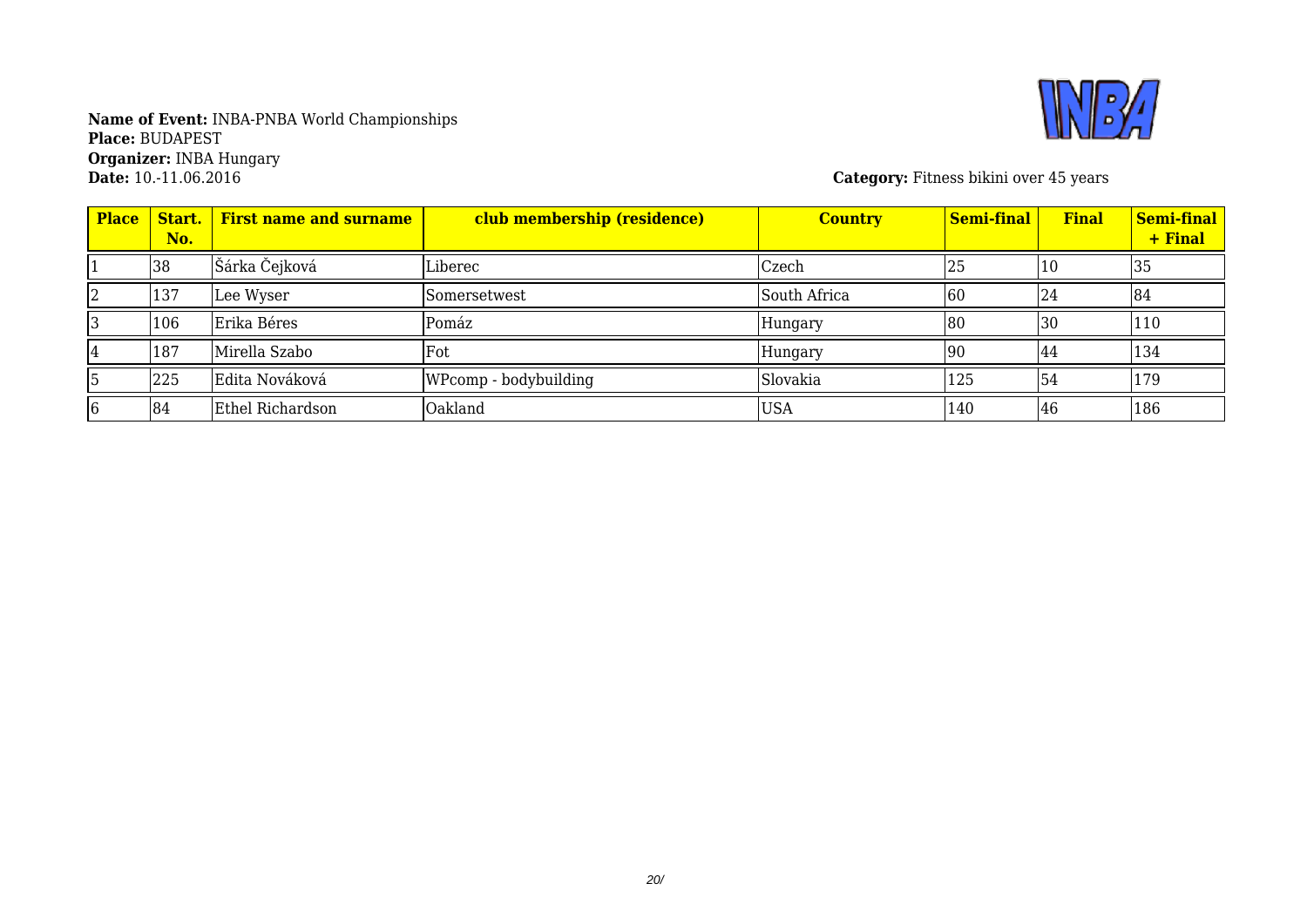

**Category:** Sport model under 168 cm

| <b>Place</b> | Start.<br>No. | <b>First name and surname</b> | club membership (residence)      | <b>Country</b> | <b>Semi-final</b> | <b>Final</b> | <b>Semi-final</b><br>+ Final |
|--------------|---------------|-------------------------------|----------------------------------|----------------|-------------------|--------------|------------------------------|
|              | 105           | Renáta Csiliga                | <b>Budapest</b>                  | Hungary        | 35                | 16           | 51                           |
| 2            | 291           | Petra Slabá                   | Znojmo                           | Czech          | 70                | 36           | 106                          |
| 3            | 37            | Klaudia Nagy                  | Dunakeszi                        | Hungary        | 95                | 34           | 129                          |
| 4            | 205           | Gabriela Blašková             | Marietta Fit klub Košice         | Slovakia       | 115               | 44           | 159                          |
| 5            | 253           | Dana Vizárová                 | WPcomp - bodybuilding            | Slovakia       | 140               | 32           | 172                          |
| 6            | 285           | Kata Kozma                    | <b>Budapest</b>                  | Hungary        | 150               | 46           | 196                          |
| 17           | 197           | Lucia Ďuricova                | Krupina                          | Slovakia       | 190               |              |                              |
| 8            | 100           | Pra Shrestha                  | Thornleigh                       | Australia      | 220               | l0           | 10                           |
| 9            | 212           | Iveta Kováčiková              | BRIELA natural šport klub        | Slovakia       | 221               |              |                              |
| 10           | 298           | Daniela Krejčová              | <b>BRIELA</b> natural šport klub | Slovakia       | 220               |              |                              |
| 11           | 303           | <b>Eszter Tompa</b>           | <b>Budapest</b>                  | Hungary        | 250               |              |                              |
| 12           | 264           | Lucia Fraňová                 | KNK HIT Banská Bystrica          | Slovakia       | 290               |              |                              |
| 13           | 271           | Barbora Čupková               | Fitness centrum Ján Berdy        | Slovakia       | 300               | I٥           | 10                           |
| 14           | 262           | Lorena Lelaj                  | Gjirokaster                      | Albania        | 350               |              |                              |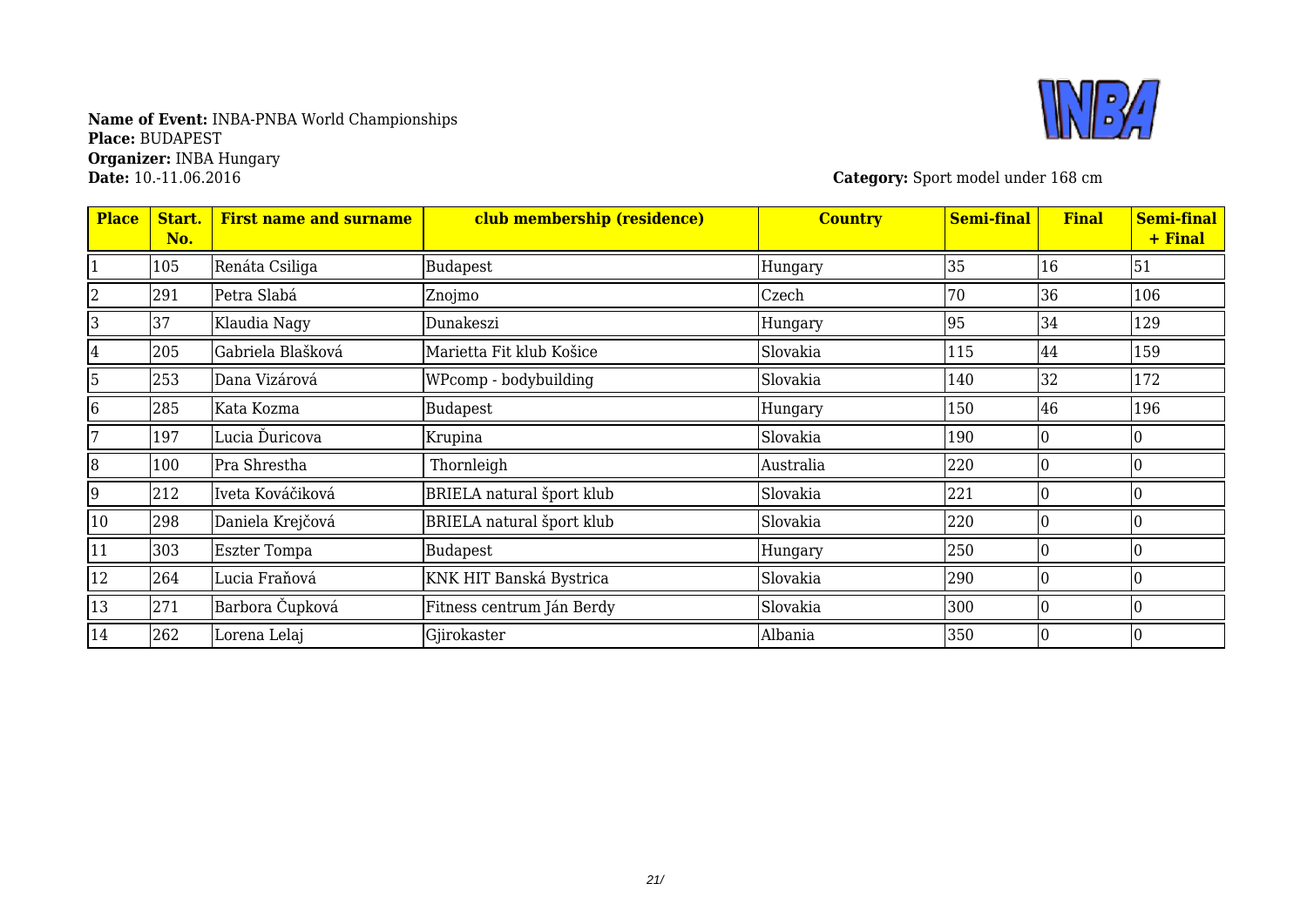

**Category:** Sport model over 168 cm

| <b>Place</b> | Start.<br>No. | <b>First name and surname</b> | club membership (residence) | <b>Country</b> | <b>Semi-final</b> | <b>Final</b> | Semi-final<br>+ Final |
|--------------|---------------|-------------------------------|-----------------------------|----------------|-------------------|--------------|-----------------------|
|              | 39            | Ágota Colnár                  | Göd                         | Hungary        | 40                | 20           | 60                    |
|              | 51            | Anna Lacko                    | ŠK Naturálka                | Slovakia       | 60                | 24           | 84                    |
|              | 132           | Arielle Coleman               | <b>Vista</b>                | <b>USA</b>     | 130               | 30           | 160                   |
| 4            | 250           | Miriam Szőke                  | Tatabánya                   | Hungary        | 125               | 36           | 161                   |
|              | 63            | Zsuzsanna Balla               | <b>Budapest</b>             | Hungary        | 126               | 42           | 168                   |
| 6            | 196           | Scarlett Jávorková            | ŠK Arena Relax Team         | Slovakia       | 131               | 58           | 189                   |
|              | 81            | Eva Mareš                     | ŠK PowerFit Bratislava      | Slovakia       | 175               |              |                       |
| 8            | 145           | Viktória Tóth                 | Tatabánya                   | Hungary        | 185               |              |                       |
| 9            | 332           | Cecília Tóth                  | Budapest                    | Hungary        | 200               |              |                       |
| 10           | 260           | Andrea Remšíková              | ŠK PowerFit Bratislava      | Slovakia       | 240               |              |                       |
| 11           | 339           | Petra Nagy                    | <b>Budapest</b>             | Hungary        | 260               |              |                       |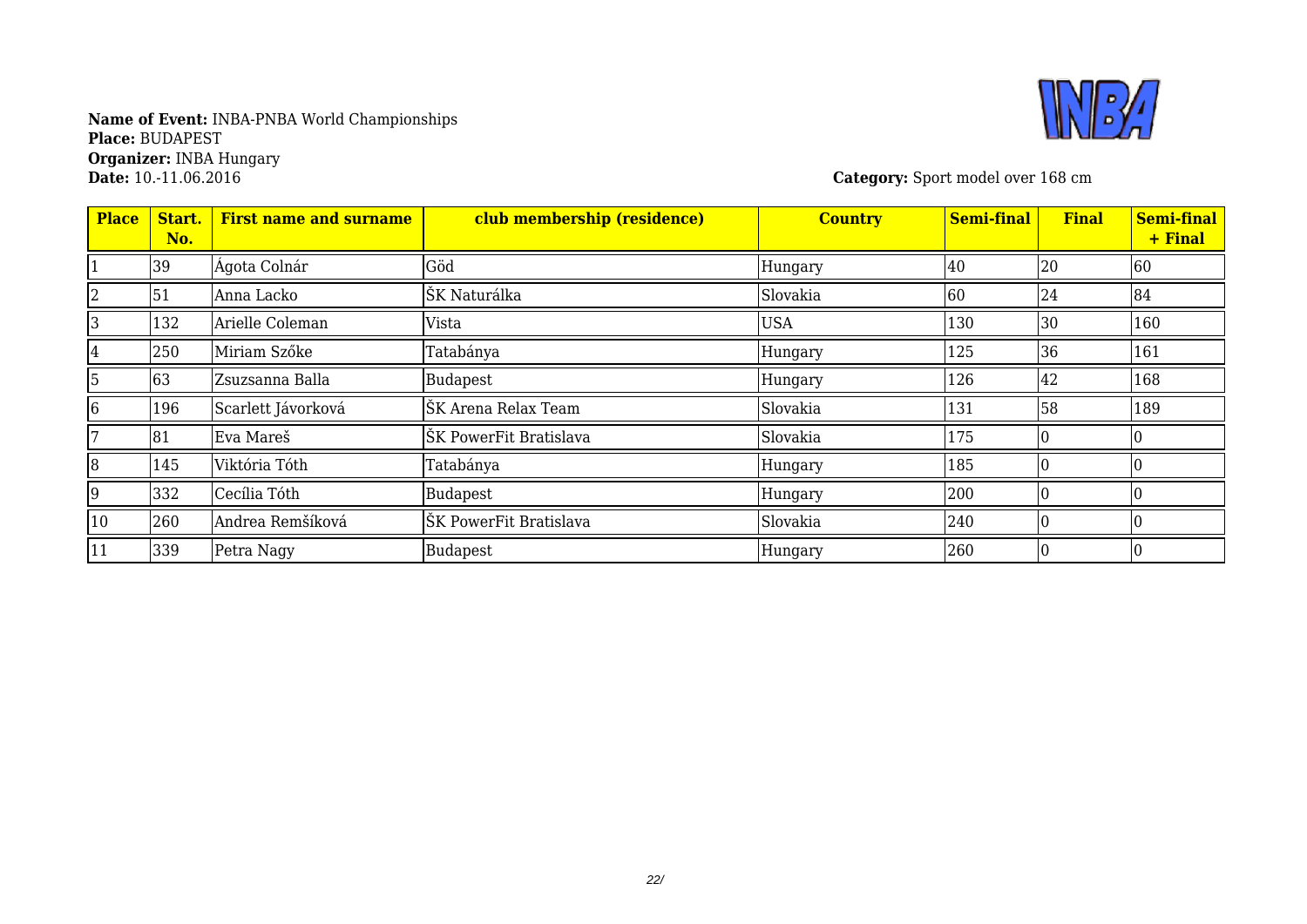

**Category:** Sport model over 35 years

| <b>Place</b>   | Start.<br>No. | <b>First name and surname</b>    | club membership (residence) | <b>Country</b>  | <b>Semi-final</b> | <b>Final</b> | <b>Semi-final</b><br>+ Final |
|----------------|---------------|----------------------------------|-----------------------------|-----------------|-------------------|--------------|------------------------------|
|                | 238           | <b>Henriett Farkas</b>           | Győr                        | Hungary         | 25                | 14           | 39                           |
|                | 253           | Dana Vizárová                    | WPcomp - bodybuilding       | Slovakia        | 70                | 26           | 96                           |
| 3              | 38            | Šárka Čejková                    | Liberec                     | Czech           | 130               | 42           | 172                          |
| 4              | 275           | Melody Leung                     | Auckland                    | New Zealand     | 155               | 44           | 199                          |
| $\overline{5}$ | 100           | Pra Shrestha                     | Thornleigh                  | Australia       | 175               | 34           | 209                          |
| 6              | 58            | Julia Hubbard                    | Vera, Almeria               | Spain           | 155               | 58           | 213                          |
|                | 311           | Orsi Lugosi                      | Pomáz                       | Hungary         | 195               |              |                              |
| 8              | 197           | Lucia Ďuricova                   | Krupina                     | Slovakia        | 210               |              |                              |
| 9              | 209           | Mária Augustinová<br>Štalmachová | ŠK AK Fitness               | Slovakia        | 225               |              |                              |
| 10             | 137           | Lee Wyser                        | Somersetwest                | South Africa    | 235               |              |                              |
| 11             | 344           | Ania Natkowska                   | Padua                       | Italy           | 255               |              |                              |
| 12             | 40            | Sandra Van de Kamp               | Zeist                       | The Netherlands | 270               |              |                              |
| 13             | 341           | Henrietta Börcsök                | <b>Budapest</b>             | Hungary         | 280               |              |                              |
| 14             | 256           | ECATERINA LIFEI                  | Costanta, Romania           | Romania         | 295               |              |                              |
| 15             | 187           | Mirella Szabo                    | Fot                         | Hungary         | 335               |              |                              |
| 16             | 225           | Edita Nováková                   | WPcomp - bodybuilding       | Slovakia        | 395               |              |                              |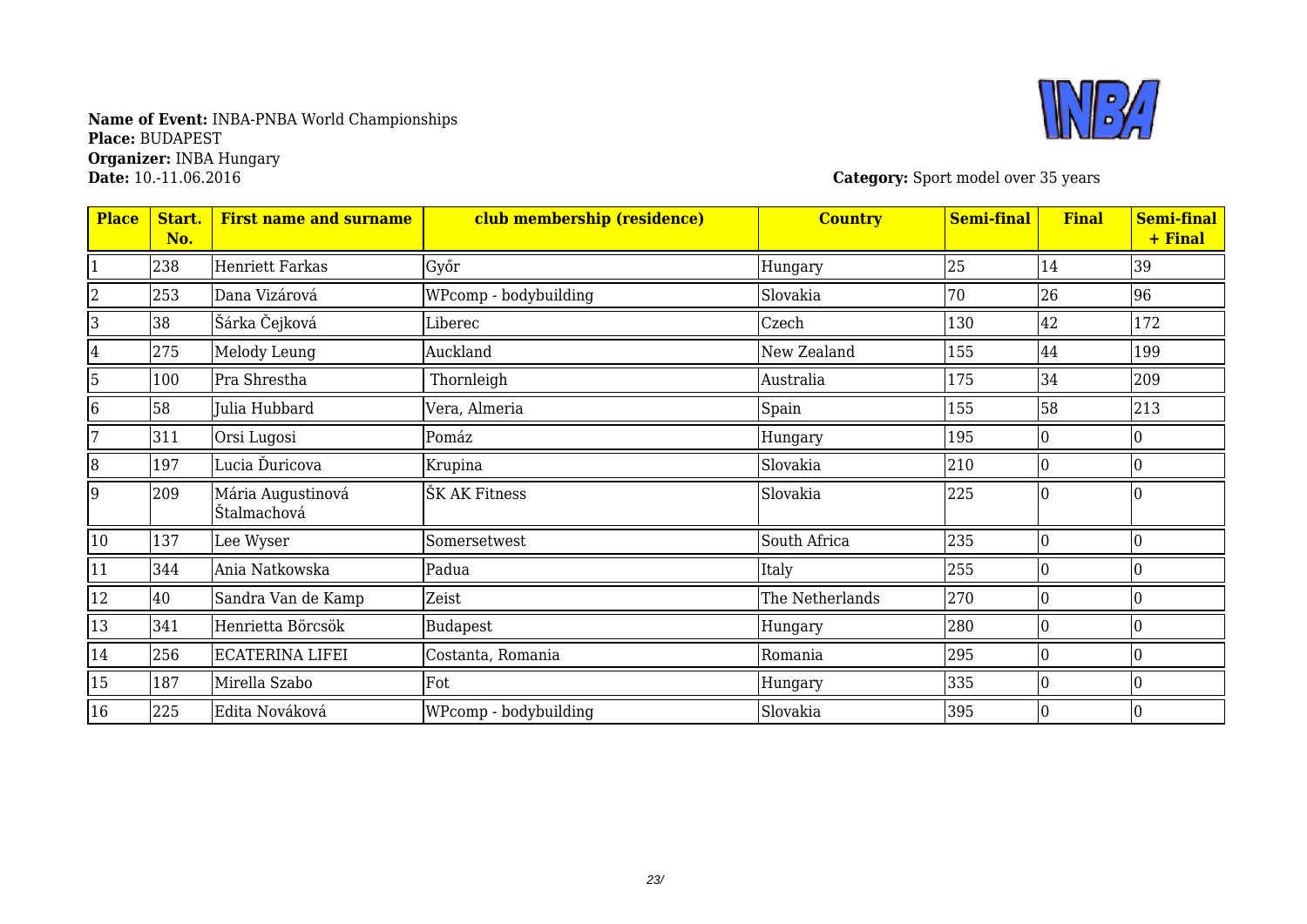

**Category:** Ms. figure Amateur

| <b>Place</b>   | Start.<br>No. | <b>First name and surname</b> | club membership (residence)      | <b>Country</b> | <b>Semi-final</b> | <b>Final</b> | <b>Semi-final</b><br>+ Final |
|----------------|---------------|-------------------------------|----------------------------------|----------------|-------------------|--------------|------------------------------|
|                | 70            | Laura Takácsová               | <b>BRIELA</b> natural šport klub | Slovakia       | 35                | 18           | 53                           |
|                | 136           | Lucia Nocilli                 | Vicenza                          | Italy          | 55                | 20           | 75                           |
| 3              | 256           | <b>ECATERINA LIFEI</b>        | Costanta, Romania                | Romania        | 155               | 46           | 201                          |
| 4              | 39            | Ágota Colnár                  | Göd                              | Hungary        | 175               | 32           | 207                          |
| 5              | 229           | Barbora Verešová              | Felocvičňa Jednota Sokol         | Slovakia       | 165               | 48           | 213                          |
| 6              | 285           | Kata Kozma                    | Budapest                         | Hungary        | 200               | 48           | 248                          |
|                | 291           | Petra Slabá                   | Znojmo                           | Czech          | 215               |              |                              |
| $\overline{8}$ | 254           | Julia Feld                    | Hillwood                         | Australia      | 220               |              |                              |
| 9              | 37            | Klaudia Nagy                  | Dunakeszi                        | Hungary        | 250               |              |                              |
| 10             | 199           | Katarína Dojčanová            | ŠK LifeGym                       | Slovakia       | 300               |              |                              |
| 11             | 51            | Anna Lacko                    | ŠK Naturálka                     | Slovakia       | 315               |              |                              |
| 12             | 228           | Michaela Sýkorová             | Felocvičňa Jednota Sokol         | Slovakia       | 355               |              |                              |
| 13             | 265           | Zuzana Satmáryová             | Synergym                         | Slovakia       | 360               |              |                              |
| 14             | 204           | Anastazia Libaiová            | ŠK Arena Relax Team              | Slovakia       | 370               |              |                              |
| 15             | 207           | Martina Namešpetrová          | ŠK Gym 96                        | Slovakia       | 371               |              |                              |
| 16             | 303           | <b>Eszter Tompa</b>           | Budapest                         | Hungary        | 390               |              |                              |
| 17             | 221           | Agáta Hlavačková              | ŠK PowerFit Bratislava           | Slovakia       | 391               |              |                              |
| 18             | 332           | Cecília Tóth                  | Budapest                         | Hungary        | 420               |              |                              |
| 19             | 47            | Nicole Schuran                | Creußen                          | Germany        | 435               |              |                              |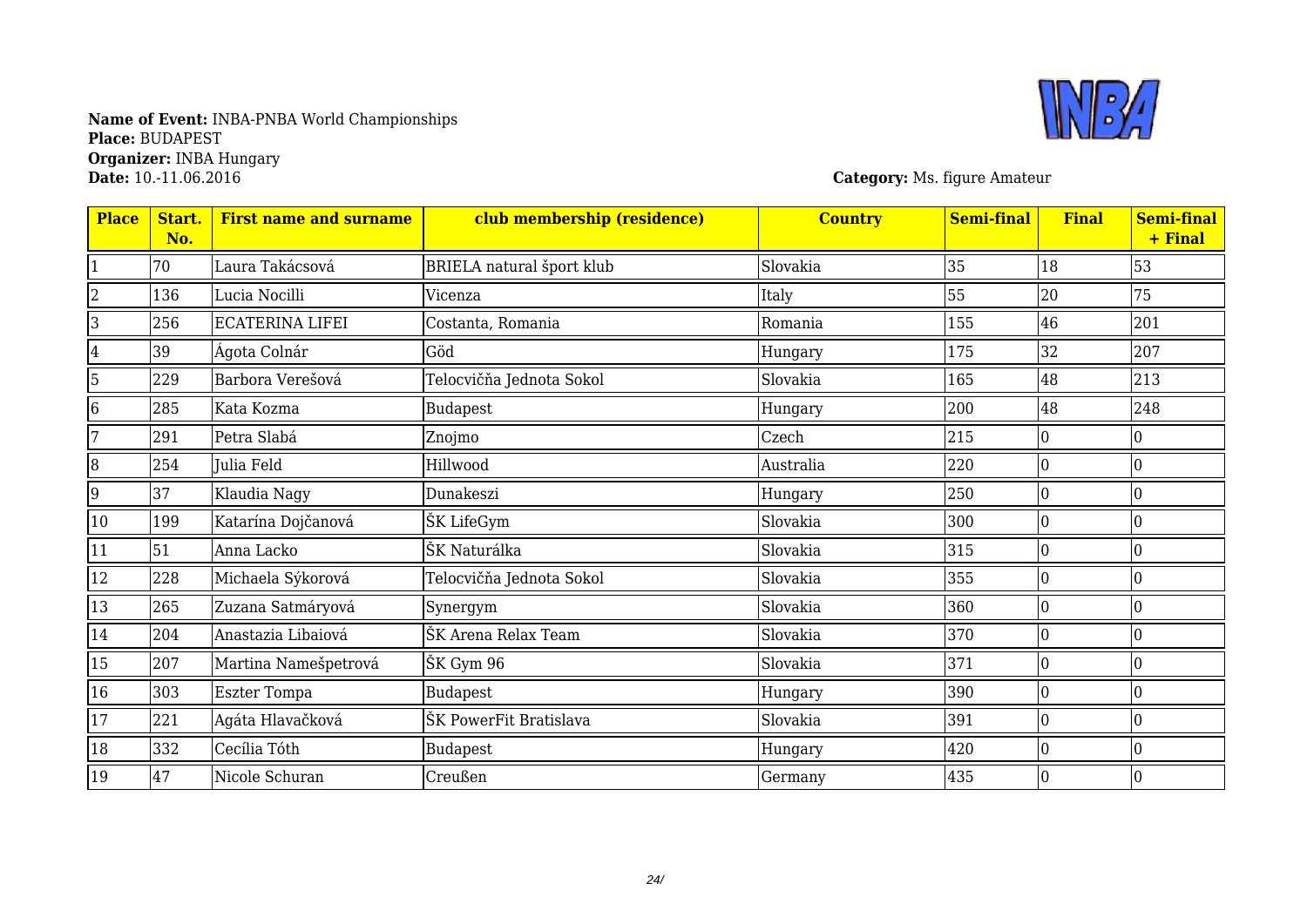

**Category:** Ms. figure Amateur over 35 years

| <b>Place</b> | Start.<br>No. | <b>First name and surname</b>     | club membership (residence) | <b>Country</b> | <b>Semi-final</b> | <b>Final</b> | <b>Semi-final</b><br>+ Final |
|--------------|---------------|-----------------------------------|-----------------------------|----------------|-------------------|--------------|------------------------------|
|              | 136           | Lucia Nocilli                     | Vicenza                     | Italy          | 30                | 14           | 44                           |
|              | 238           | <b>Henriett Farkas</b>            | Győr                        | Hungary        | 65                | 20           | 85                           |
| 3            | 106           | Erika Béres                       | Pomáz                       | Hungary        | 60                | 38           | 98                           |
| 4            | 137           | Lee Wyser                         | Somersetwest                | South Africa   | 130               | 40           | 170                          |
| 5            | 58            | Julia Hubbard                     | Vera, Almeria               | Spain          | 160               | 52           | 212                          |
| 6            | 233           | Zuzana Gudaneková                 | Profi Academy Team          | Slovakia       | 200               | 46           | 246                          |
|              | 275           | Melody Leung                      | Auckland                    | New Zealand    | 210               |              | 10                           |
| 8            | 220           | Miroslava Mokošová                | Sport Fit Pezinok           | Slovakia       | 220               |              | 10                           |
| 9            | 148           | Dominik Sonja                     | Armidale                    | Australia      | 235               |              | Ю                            |
| 10           | 204           | Anastazia Libaiová                | ŠK Arena Relax Team         | Slovakia       | 250               |              | IO                           |
| 11           | 265           | Zuzana Satmáryová                 | Synergym                    | Slovakia       | 265               |              | IO                           |
| 12           | 341           | Henrietta Börcsök                 | Budapest                    | Hungary        | 280               |              | IO                           |
| 13           | 314           | Dragana Ibric                     | Bologna                     | Italy          | 295               |              | IO                           |
| 14           | 256           | ECATERINA LIFEI                   | Costanta, Romania           | Romania        | 296               |              | 10                           |
| 15           | 251           | Pavlína Kováčová                  | ŠK PowerFit Bratislava      | Slovakia       | 305               |              | Ю                            |
| 16           | 142           | Maria Christina Kioutsoukou Patra |                             | Greece         | 355               |              | Ю                            |
| 17           | 315           | Juricová Iveta                    | ŠK Natural Body-Fitnes      | Slovakia       | 400               |              | 10                           |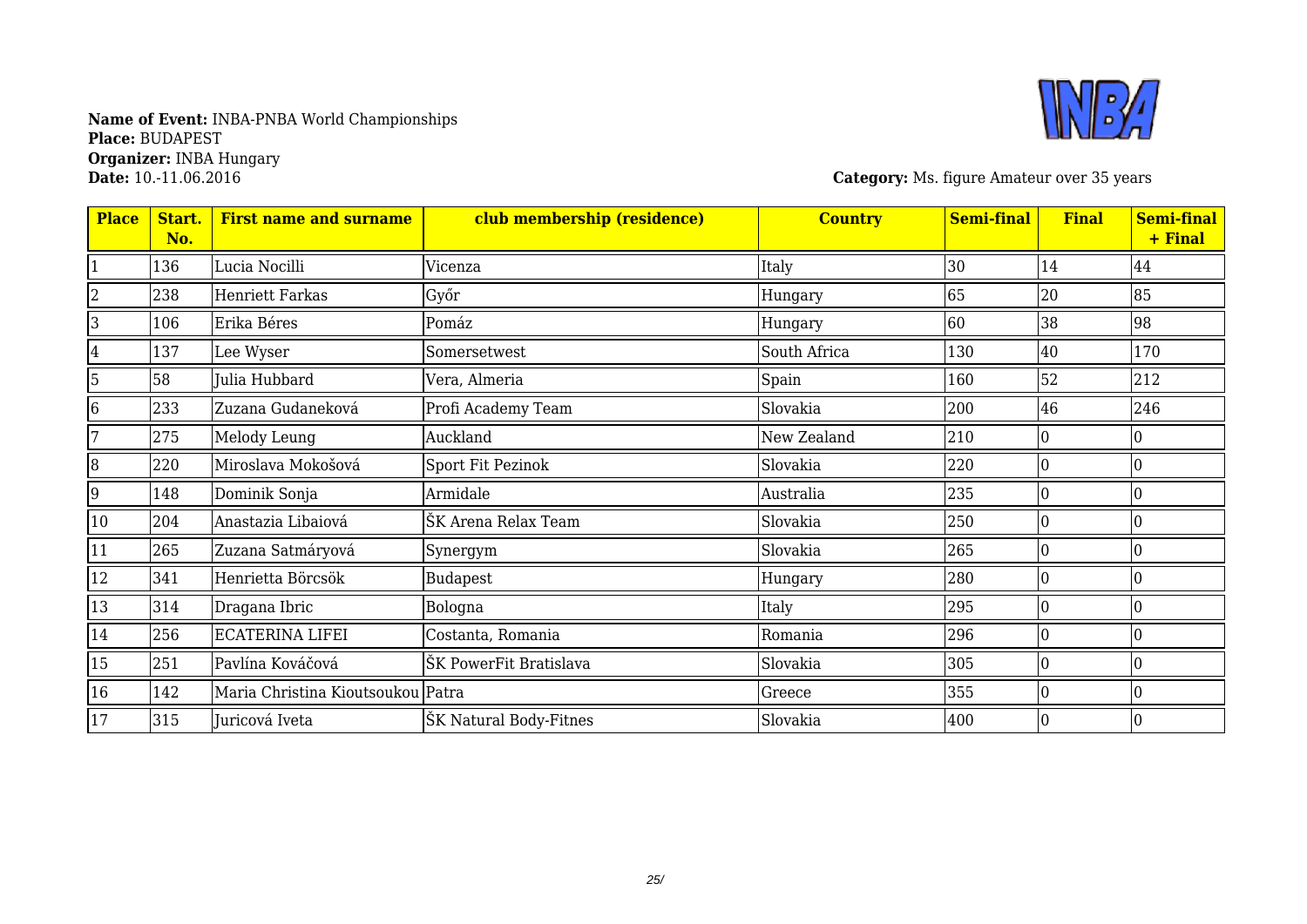### **Name of Event:** INBA-PNBA World Championships **Place:** BUDAPEST **Organizer:** INBA Hungary **Date:** 10.-11.06.2016 **Category:** Ms. physique



| <b>Place</b> | Start.<br>No. | <b>First name and surname</b> | club membership (residence) | <b>Country</b> | <b>Semi-final</b> | <b>Final</b> | <b>Semi-final</b><br>+ Final |
|--------------|---------------|-------------------------------|-----------------------------|----------------|-------------------|--------------|------------------------------|
|              | 263           | Katarína Tomášová             | ŠK Naturálka                | Slovakia       | 35                | 20           | 55                           |
|              | 234           | Kateřina Měřínská             | Kadaň                       | Czech          | 45                | 36           | 81                           |
| 3            | 136           | Lucia Nocilli                 | Vicenza                     | Italy          | 70                | 20           | 90                           |
| 4            | 207           | Martina Namešpetrová          | SK Gym 96                   | Slovakia       | 110               | 48           | 158                          |
| 5            | 201           | Dáša Červenková               | Považská Bystrica           | Slovakia       | 115               | 44           | 159                          |
| 6            | 254           | Julia Feld                    | Hillwood                    | Australia      | 135               | 42           | 177                          |
|              | 156           | Krisztina Bucsi               | Abony                       | Hungary        | 195               |              |                              |
| 18           | 148           | Dominik Sonja                 | Armidale                    | Australia      | 205               |              |                              |
| 9            | 44            | Julie Baines                  | Hamilton                    | New Zealand    | 240               |              |                              |
| 10           | 314           | Dragana Ibric                 | Bologna                     | Italy          | 250               |              |                              |
| 11           | 332           | Cecília Tóth                  | <b>Budapest</b>             | Hungary        | 280               |              |                              |
| $ 12\rangle$ | 185           | Jessica Kraus                 | Schwabach                   | Germany        | 281               |              |                              |
| 13           | 315           | Juricová Iveta                | ŠK Natural Body-Fitnes      | Slovakia       | 285               |              |                              |
| 14           | 28            | Christina Lasota              | Mulgrave                    | Australia      | 345               |              |                              |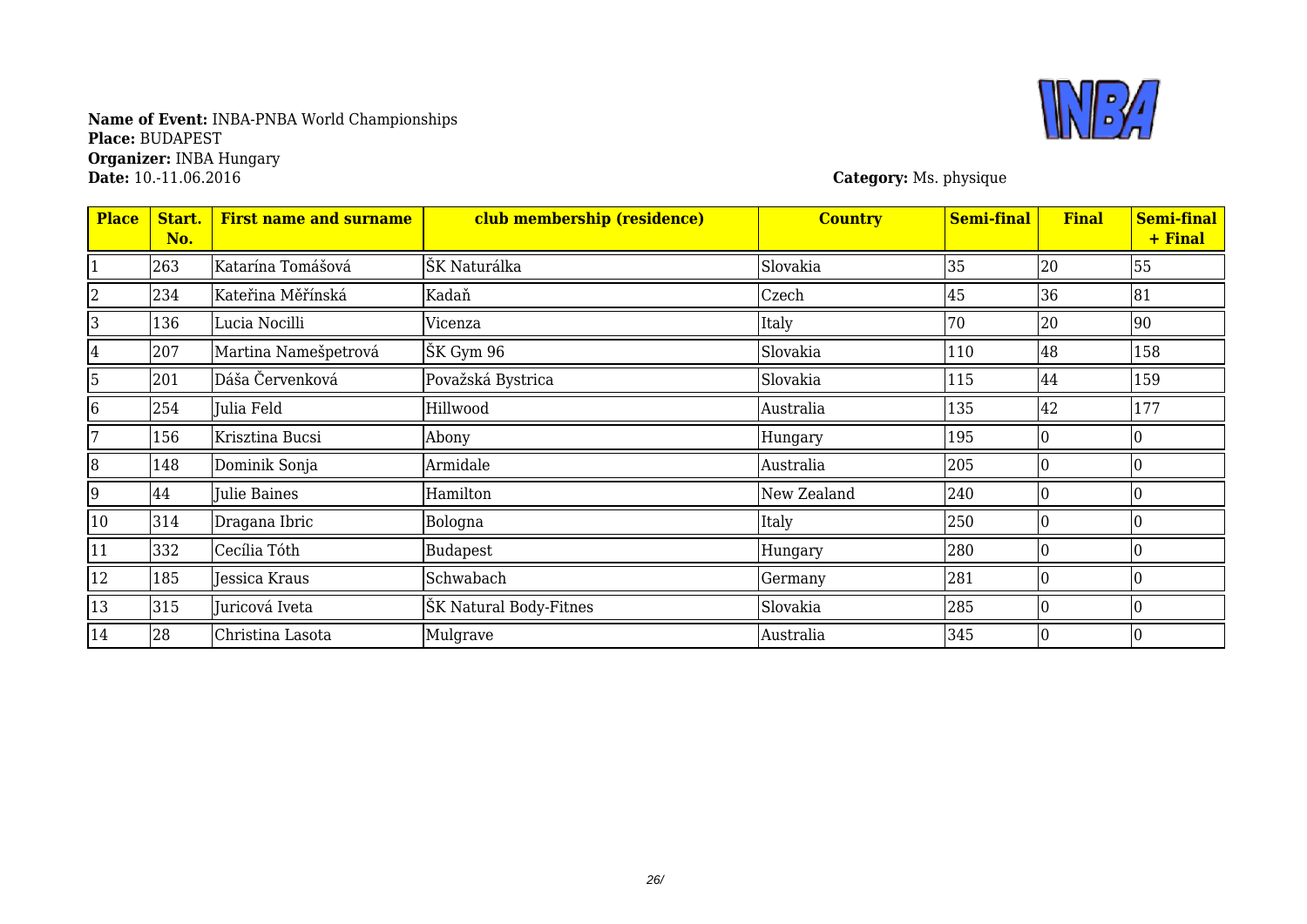

**Category:** Women´s Bodybuilding

| <b>Place</b> | No. | <b>Start.</b> First name and surname | club membership (residence) | <b>Country</b> | <mark>  Semi-final  </mark> | <b>Final</b> | <b>Semi-final</b><br>+ Final |
|--------------|-----|--------------------------------------|-----------------------------|----------------|-----------------------------|--------------|------------------------------|
|              | 263 | Katarína Tomášová                    | ŠK Naturálka                | Slovakia       | 140                         | 14           | 54                           |
|              | 340 | Niki Zamagia                         | <b>ATHENS</b>               | Greece         | 35                          | 20           | 55                           |
|              | 234 | Kateřina Měřínská                    | Kadaň                       | Czech          | 75                          | 26           | 101                          |
|              | 46  | Corinna Schonert                     | Creußen                     | Germany        | 95                          | 38           | 133                          |
|              | 315 | Juricová Iveta                       | ŠK Natural Body-Fitnes      | Slovakia       | 125                         | 48           | 173                          |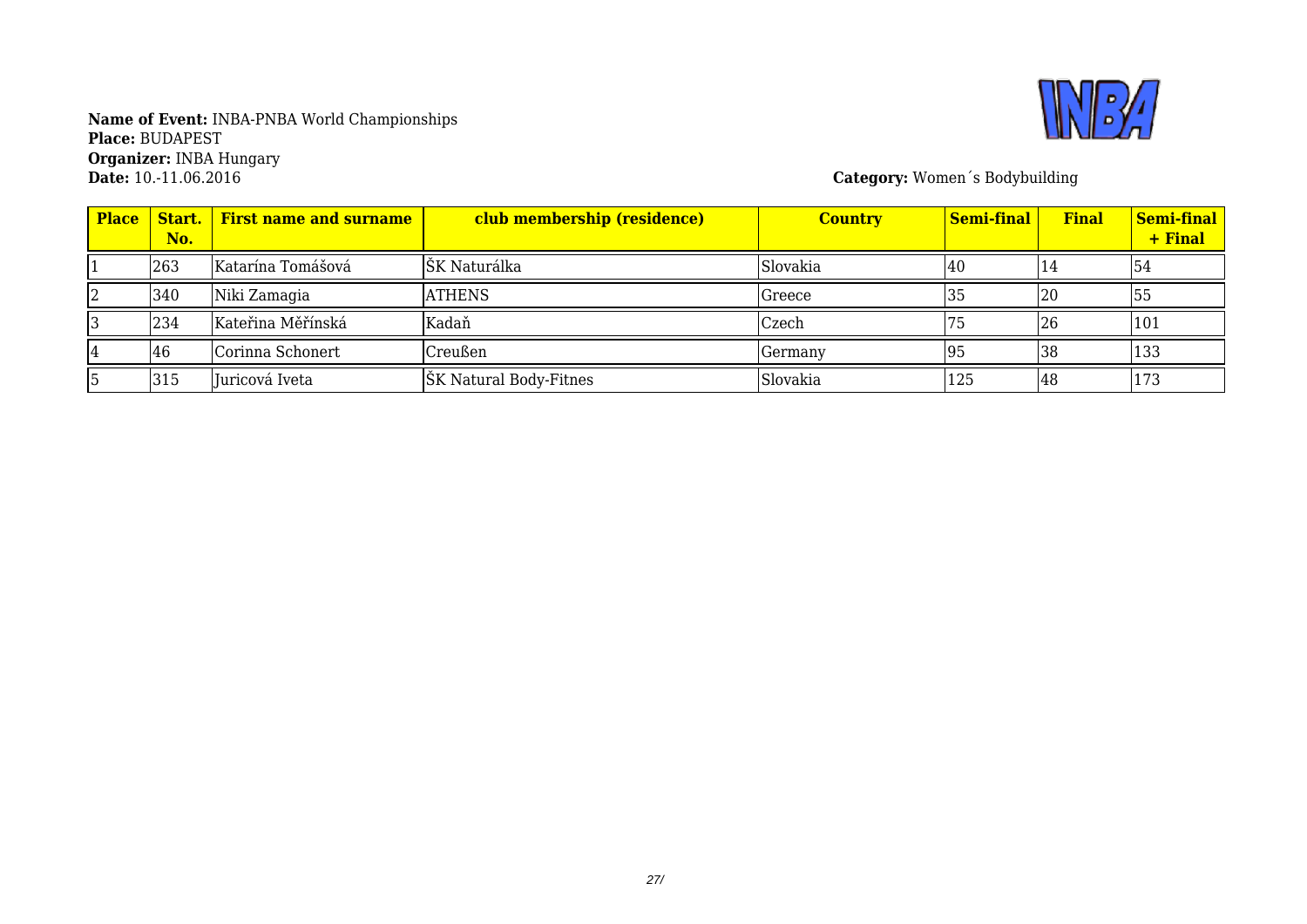

**Category:** Fitness children 8-11 years

| <b>Place</b> | Start.<br>No. | <b>First name and surname</b> | club membership (residence) | <b>Country</b> | <b>Semi-final</b> | <b>Final</b> | Semi-final<br>+ Final |
|--------------|---------------|-------------------------------|-----------------------------|----------------|-------------------|--------------|-----------------------|
|              | 163           | Karina Kecskés                | Debrecen                    | Hungary        | 16                |              |                       |
|              | 42            | Lili Gellén                   | Debrecen                    | Hungary        |                   |              |                       |
|              | 41            | Anna Bánhidi                  | Budapest                    | Hungary        | 18                |              |                       |
| 14           | 164           | Réka Kiss                     | Debrecen-Józsa              | Hungary        | 20                |              |                       |
|              | 162           | Laura Csuka                   | Debrecen                    | Hungary        | 32                |              |                       |
| 16           | 117           | Valerie Jordova               | KOBRA Bruntál               | Czech          | 40                |              |                       |
|              | 118           | Klára Vokálová                | KOBRA Bruntál               | Czech          | 54                |              |                       |
| 8            | 119           | Ela Kostrůnková               | KOBRA Bruntál               | Czech          | 58                |              |                       |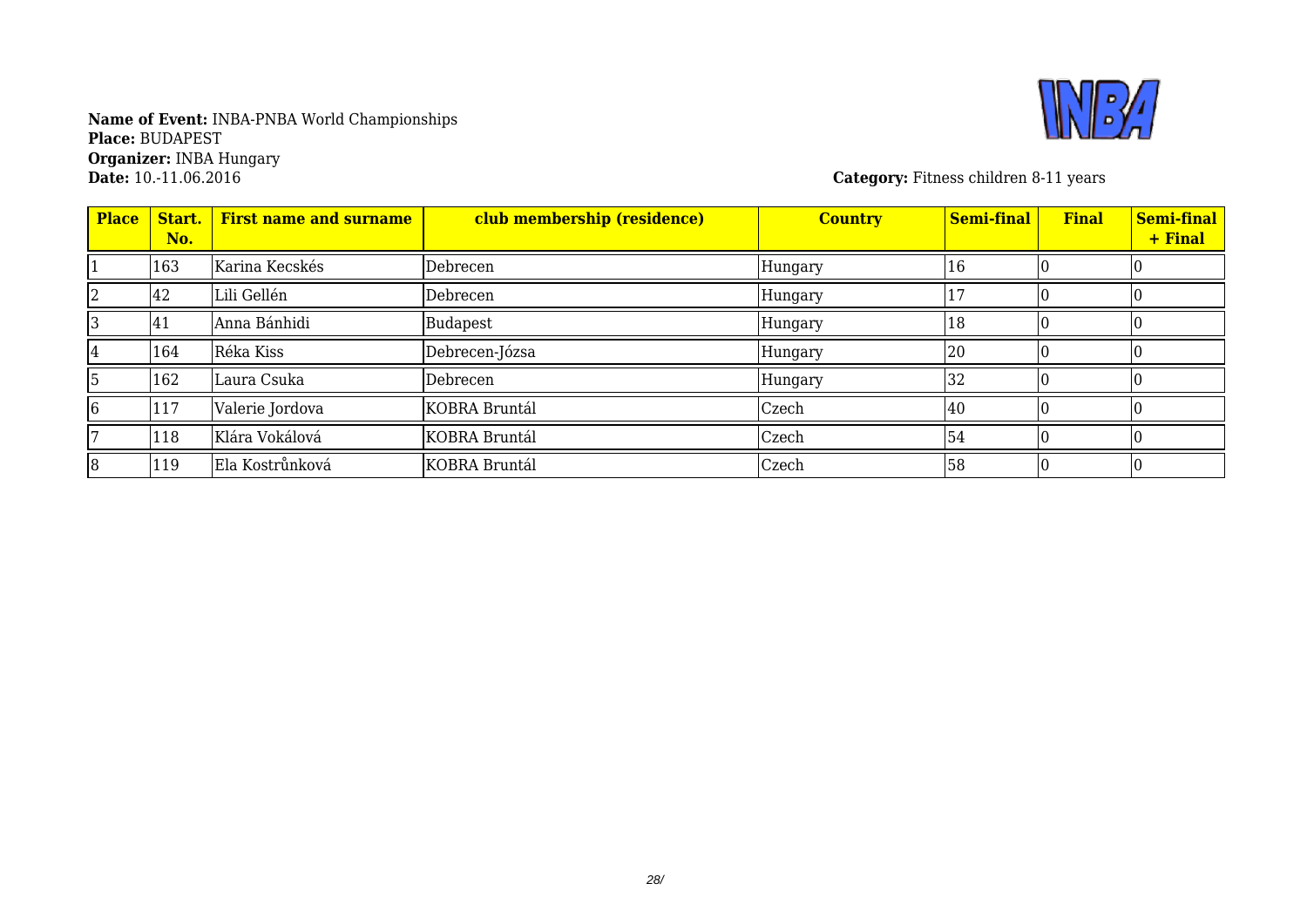

**Category:** Fitness children 12-15 years

| <b>Place</b> | Start.<br>No. | <b>First name and surname</b> | club membership (residence) | <b>Country</b> | Semi-final | <b>Final</b> | Semi-final<br>+ Final |
|--------------|---------------|-------------------------------|-----------------------------|----------------|------------|--------------|-----------------------|
|              | 290           | Luca Eke                      | Debrecen                    | Hungary        | 10         |              |                       |
|              | 322           | Daniela Kohoutová             | Praha Letňany               | Czech          | 26         |              |                       |
|              | 321           | Andrea Remešová               | Praha Letňany               | Czech          |            |              |                       |
|              | 289           | Petra Csuka                   | Debrecen                    | <b>Hungary</b> | 26         |              |                       |
|              | 329           | Jázmin Patyi                  | Budapest                    | Hungary        | 30         |              |                       |
| 16           | 331           | Nati Ribet                    | <b>Budapest</b>             | Hungary        | 31         |              |                       |
|              | 127           | Jana Kovaříková               | Bruntál                     | Czech          | 46         |              |                       |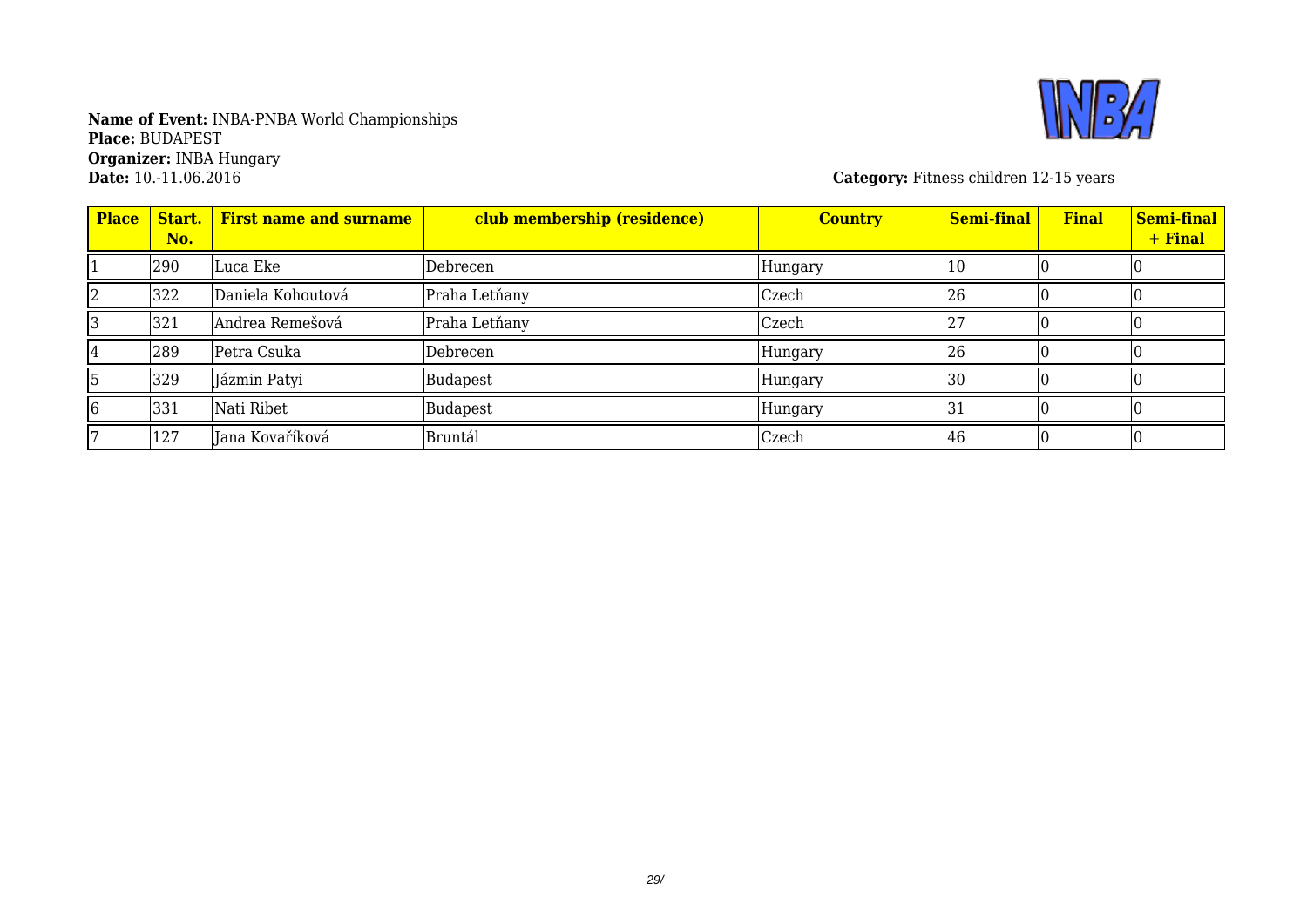

**Category: PNBA Bodybuilding** 

| <b>Place</b> | Start.<br>No. | <b>First name and surname</b> | club membership (residence) | <b>Country</b> | <b>Semi-final</b> | <b>Final</b> | Semi-final<br>+ Final |
|--------------|---------------|-------------------------------|-----------------------------|----------------|-------------------|--------------|-----------------------|
|              | 348           | Philip Ricardo                | Stafford                    | <b>USA</b>     |                   | 46           | 46                    |
|              | 99            | Milan Panek                   | Rugby                       | United Kingdom |                   | 84           | 84                    |
|              | 333           | Erik Tóth                     | Šaľa                        | Slovakia       |                   | 100          | 100                   |
|              |               | Patrick Teutsch               | Frankfurt am Main           | Germany        |                   | 139          | 139                   |
|              | 126           | Peter Hartwig                 | Oxley                       | Australia      |                   | 164          | 164                   |
| 16           | 350           | MEETEI NGANGBAM               | New Taipei City             | Taiwan         |                   | 206          | 206                   |
|              | 171           | David Pat                     | San Diego                   | <b>USA</b>     |                   | 243          | 243                   |
| 18           | 187           | <b>FRANCHINI</b> Alexandre    | Saint-Mihiel                | France         |                   | 272          | 272                   |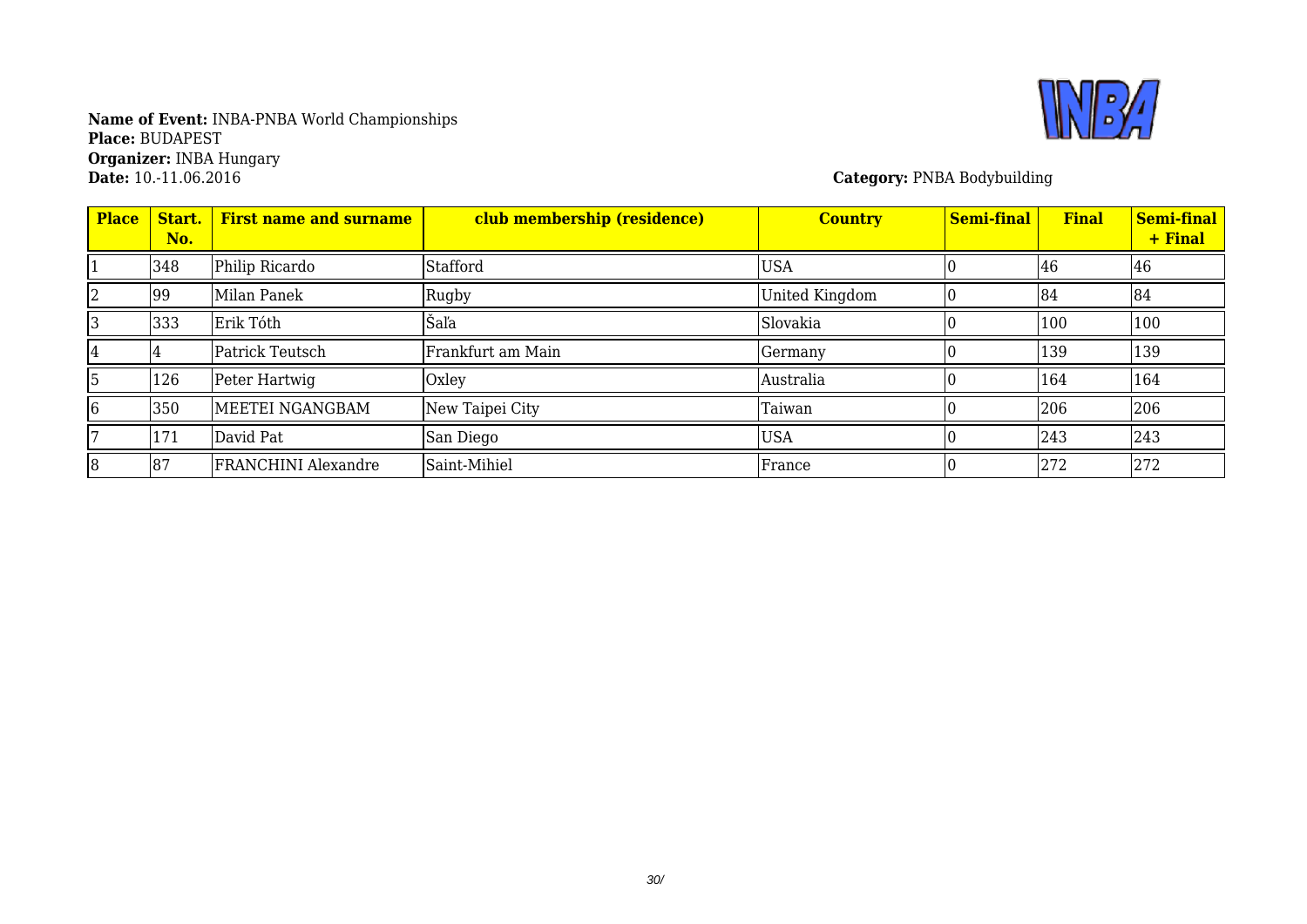

**Category: PNBA Mr. Physique** 

| <b>Place</b> | Start.  <br>No. | <b>First name and surname</b> | club membership (residence) | <b>Country</b>   | <b>Semi-final</b> | <b>Final</b> | Semi-final<br>+ Final |
|--------------|-----------------|-------------------------------|-----------------------------|------------------|-------------------|--------------|-----------------------|
|              | 147             | Jonathan Tsui                 | San Diego, CA               | <b>USA</b>       |                   | 152          | 52                    |
|              | 180             | Shrestha Santosh Kumar        | Sydney                      | Australia        |                   | 97           | 197                   |
|              | 82              | Peter Chmelovics              | ŠK Arena Relax Team         | <b>S</b> lovakia |                   | 98           | 98                    |
|              | 182             | Irshad Ali                    | Auckland                    | New Zealand      |                   | 103          | 103                   |
|              | 175             | Sanjeeb Chaudhary             | Panania                     | Australia        |                   | 161          | 161                   |
| 16           | 87              | <b>FRANCHINI</b> Alexandre    | Saint-Mihiel                | France           |                   | 210          | 210                   |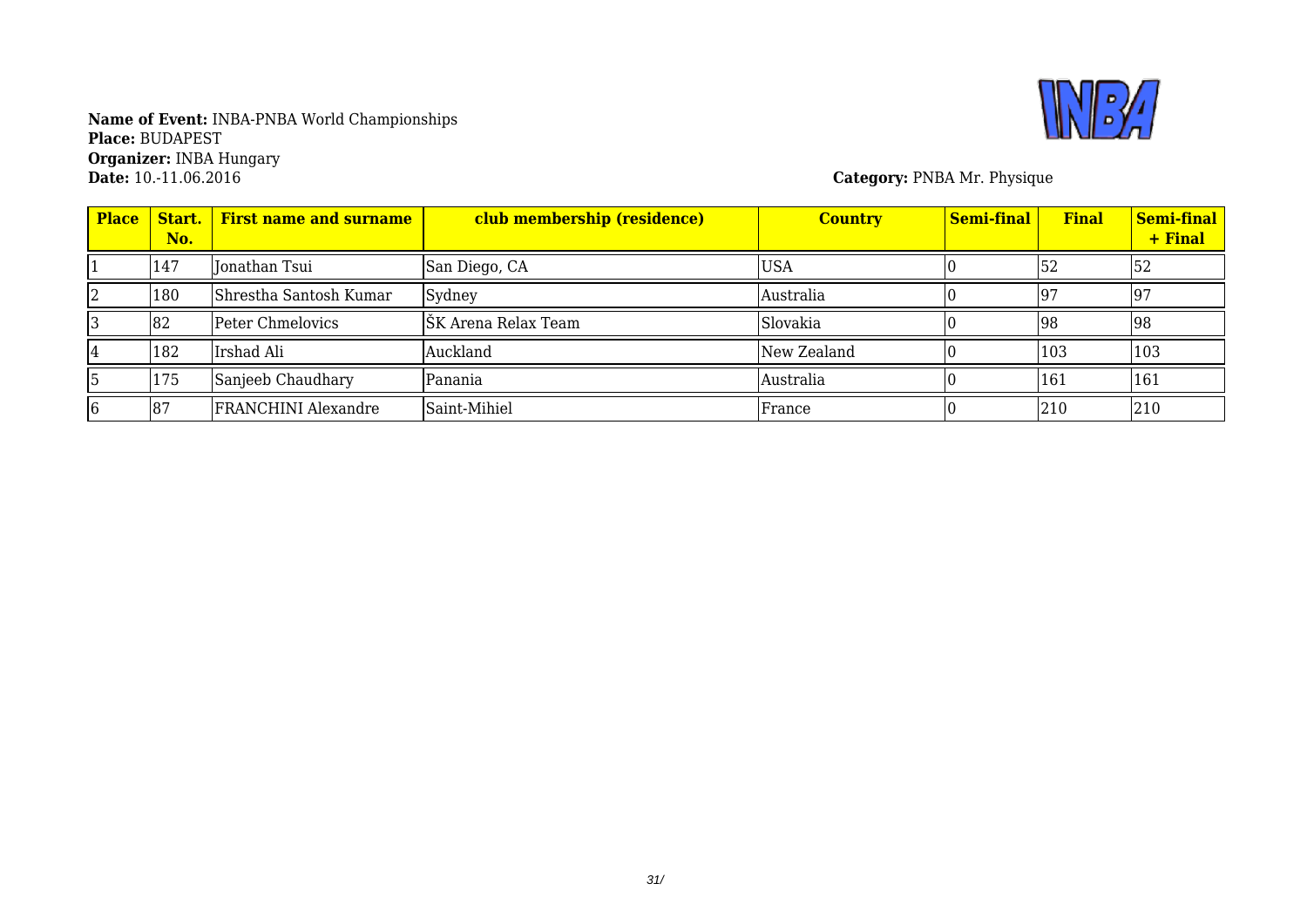

**Name of Event:** INBA-PNBA World Championships **Place:** BUDAPEST **Organizer:** INBA Hungary **Date:** 10.-11.06.2016 **Category:** PNBA Figure

| <b>Place</b> | No. | <b>Start.</b> First name and surname | club membership (residence) | <b>Country</b> | <mark>  Semi-final  </mark> | <b>Final</b> | Semi-final<br>+ Final |
|--------------|-----|--------------------------------------|-----------------------------|----------------|-----------------------------|--------------|-----------------------|
|              | 293 | Gabriella Bánkuti                    | <b>Budapest</b>             | Hungary        |                             | 44           | 144                   |
|              | 280 | Ariana Parlet                        | Santa Rosa                  | <b>USA</b>     |                             | 194          | 194                   |
|              | 124 | Veronica Malloy                      | draper UT                   | <b>USA</b>     |                             | 110          | 110                   |
|              | 174 | <b>Bridget Freeman</b>               | Mowbray                     | Australia      |                             | 137          | 137                   |
|              | 132 | Arielle Coleman                      | <b>Vista</b>                | <b>USA</b>     |                             | 145          | 145                   |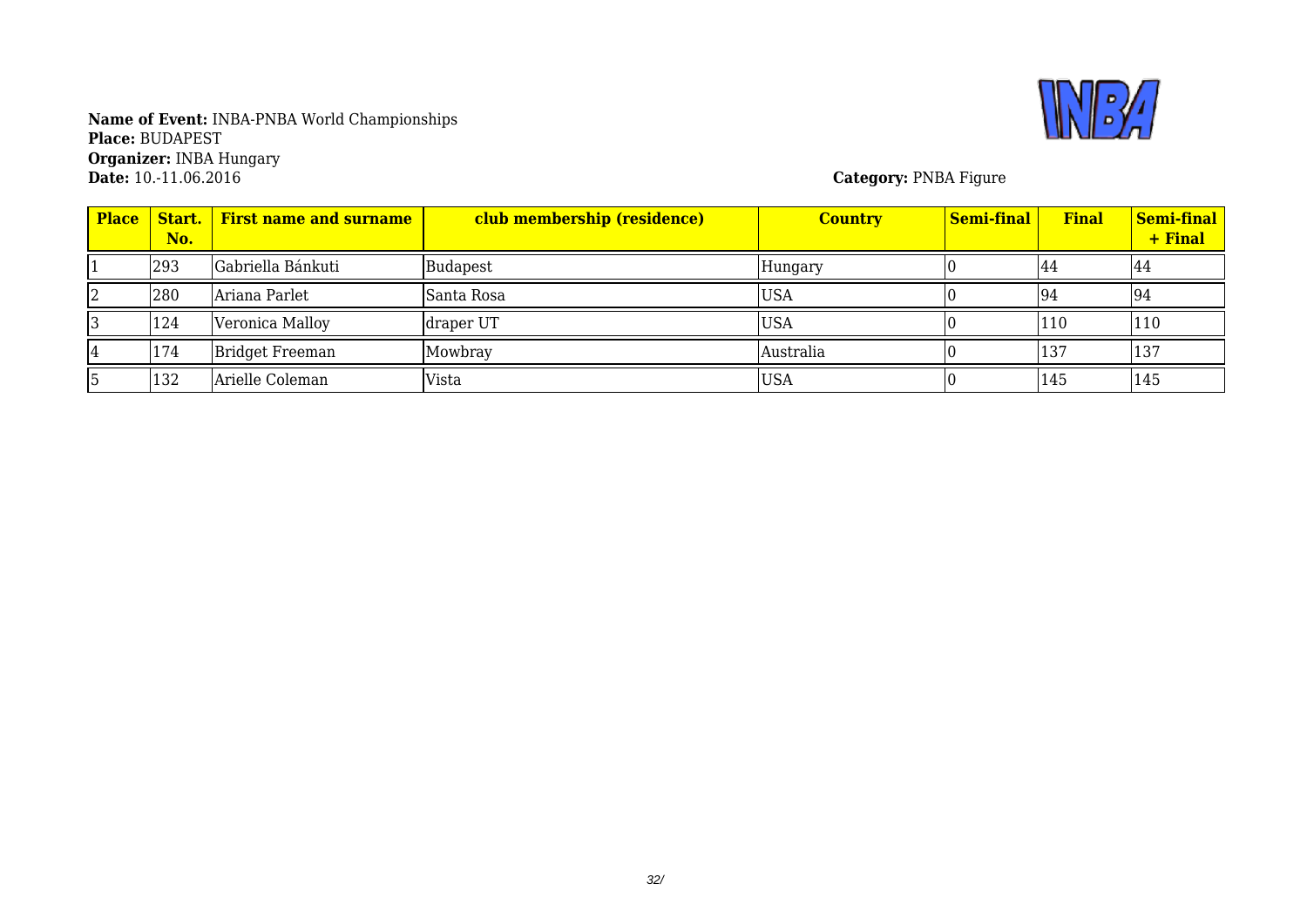

**Name of Event:** INBA-PNBA World Championships **Place:** BUDAPEST **Organizer:** INBA Hungary **Date:** 10.-11.06.2016 **Category:** PNBA Bikini Divas

| <b>Place</b> | No. | <b>Start.</b> First name and surname | club membership (residence) | <b>Country</b>  | <mark>  Semi-final</mark> | <b>Final</b> | Semi-final<br>+ Final |
|--------------|-----|--------------------------------------|-----------------------------|-----------------|---------------------------|--------------|-----------------------|
|              | 67  | Christina Drob                       | Temecula                    | <b>USA</b>      |                           | 135          | 35                    |
|              | 250 | Miriam Szőke                         | Tatabánya                   | Hungary         |                           | 184          | 184                   |
|              | 40  | Sandra Van de Kamp                   | Zeist                       | The Netherlands |                           | 100          | 100                   |
|              | 332 | Cecília Tóth                         | Budapest                    | Hungary         |                           | 126          | 126                   |
|              | 352 | nora Reynoso                         | menifee                     | <b>USA</b>      |                           | 173          | 173                   |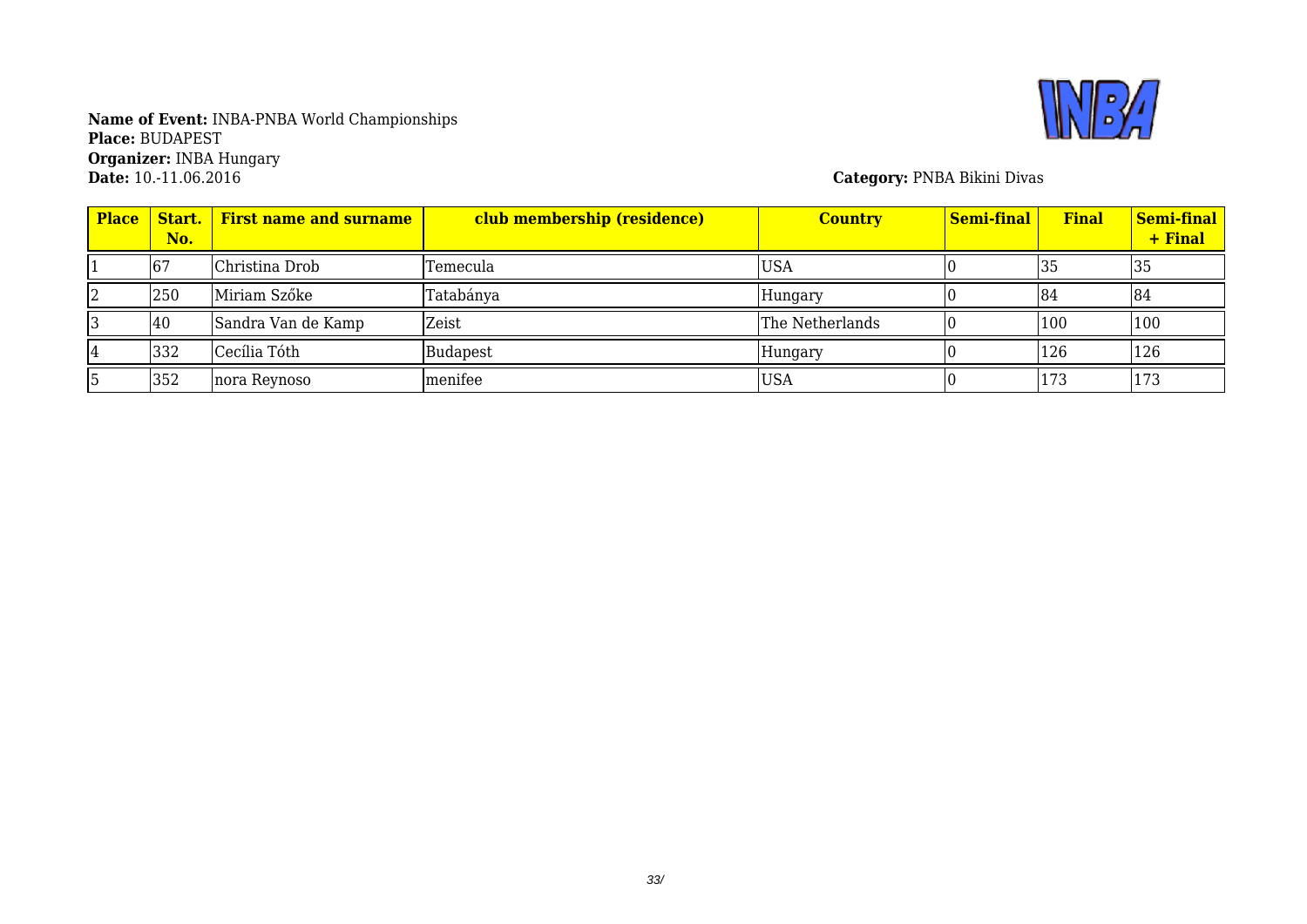

**Category: PNBA Ms. Physique** 

| <b>Place</b> | Start.<br>No. | <b>First name and surname</b> | club membership (residence) | Country   | Semi-final | <b>Final</b> | <b>Semi-final</b><br>+ Final |
|--------------|---------------|-------------------------------|-----------------------------|-----------|------------|--------------|------------------------------|
|              | 174           | <b>Bridget Freeman</b>        | lMowbrav                    | Australia |            | ∣ ∪ ⊥        | ـد آب ا                      |
|              | 293           | Gabriella Bánkuti             | Budapest                    | Hungary   |            | 54           | 154                          |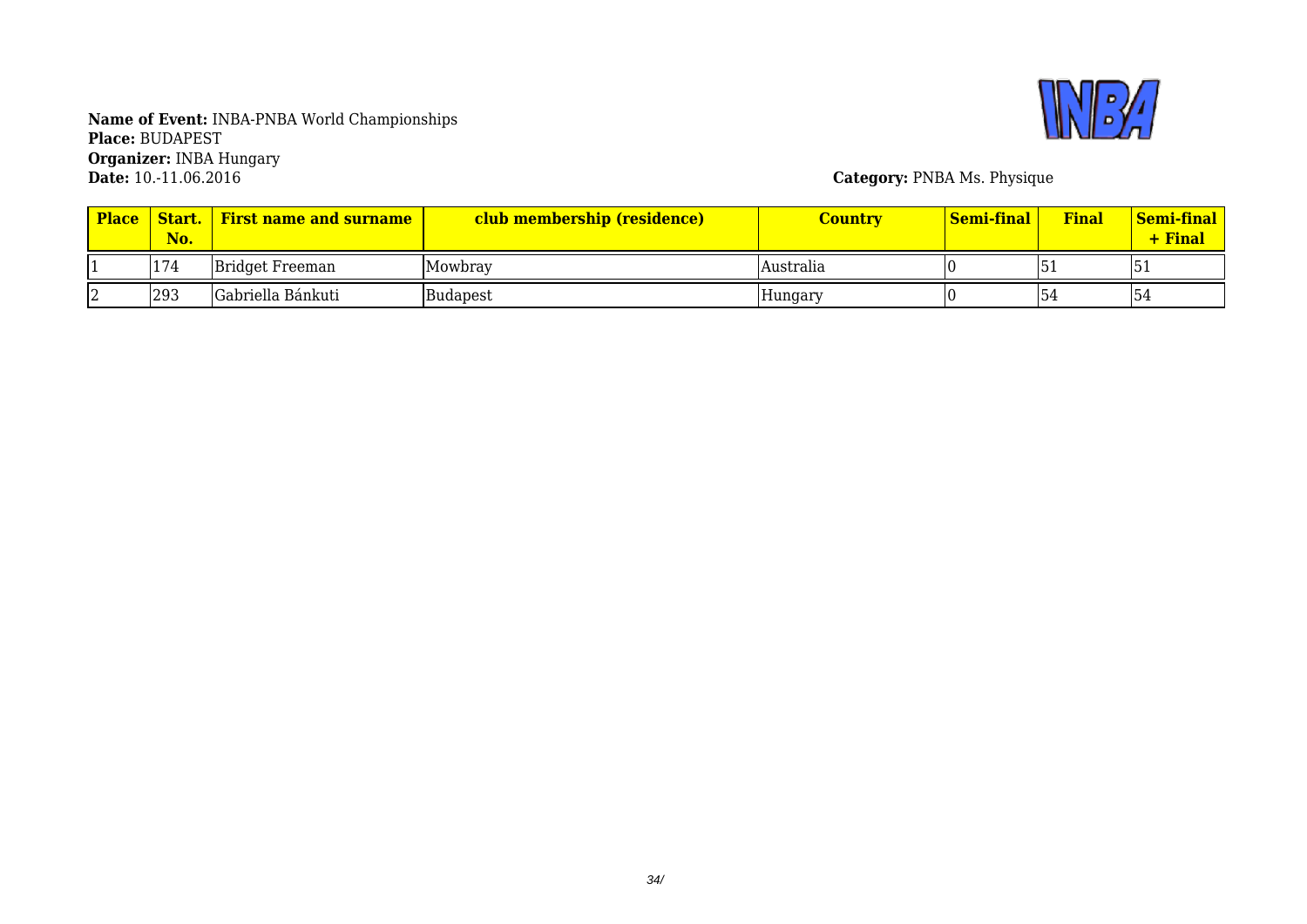### **Name of Event:** INBA-PNBA World Championships **Place:** BUDAPEST **Organizer:** INBA Hungary **Date:** 10.-11.06.2016 **Category:** Mixed couples



| <b>Place</b>   | Start.<br>No. | <b>First name and surname</b>     | club membership (residence) | <b>Country</b> | <b>Semi-final</b> | <b>Final</b> | <b>Semi-final</b><br>+ Final |
|----------------|---------------|-----------------------------------|-----------------------------|----------------|-------------------|--------------|------------------------------|
|                | 252           | Katarína Tomášová                 | ŠK Naturálka                | Slovakia       | 25                | 12           | 37                           |
|                | 252           | Peter Winkler                     | KNK HIT Banská Bystrica     | Slovakia       | 25                | 12           | 37                           |
| $\overline{2}$ | 111           | František Hofman                  | Hrušovany nad Jevišovkou    | Czech          | 55                | 26           | 81                           |
| $\overline{2}$ | 111           | Kateřina Měřínská                 | Kadaň                       | Czech          | 55                | 26           | 81                           |
| 3              | 171           | Ariana Parlet                     | Santa Rosa                  | <b>USA</b>     | 70                | 36           | 106                          |
| 3              | 171           | David Pat                         | San Diego                   | <b>USA</b>     | 70                | 36           | 106                          |
| 4              | 277           | Matt Rad                          | Auckland                    | New Zealand    | 110               | 36           | 146                          |
| 4              | 277           | Melody Leung                      | Auckland                    | New Zealand    | 110               | 36           | 146                          |
| 5              | 43            | Lajos Kovács                      | Budapest                    | Hungary        | 115               | 44           | 159                          |
| 5              | 43            | Bernadett Simó                    | Budapest                    | Hungary        | 115               | 44           | 159                          |
| $\overline{6}$ | 101           | Veronika Ferenci Javorka          | ŠK Victoria                 | Slovakia       | 145               | 54           | 199                          |
| $\overline{6}$ | 101           | Marek Ferenci                     | ŠK Victoria                 | Slovakia       | 145               | 54           | 199                          |
| 7              | 143           | Stefanos Lainas                   | Patras                      | Greece         | 165               |              | I٥                           |
| 7              | 143           | Maria Christina Kioutsoukou Patra |                             | Greece         | 165               |              | 10                           |
| $\overline{8}$ | 149           | Ken Ross                          | Gordon                      | Australia      | 210               | $\Omega$     | 10                           |
| $\overline{8}$ | 149           | Dominik Sonja                     | Armidale                    | Australia      | 210               |              | 10                           |
| 9              | 104           | Jenileigh Sawatzke                | APO AE                      | <b>USA</b>     | 215               |              | 10                           |
| 9              | 104           | <b>Brandon Lirio</b>              | <b>APO</b>                  | <b>USA</b>     | 215               |              | 10                           |